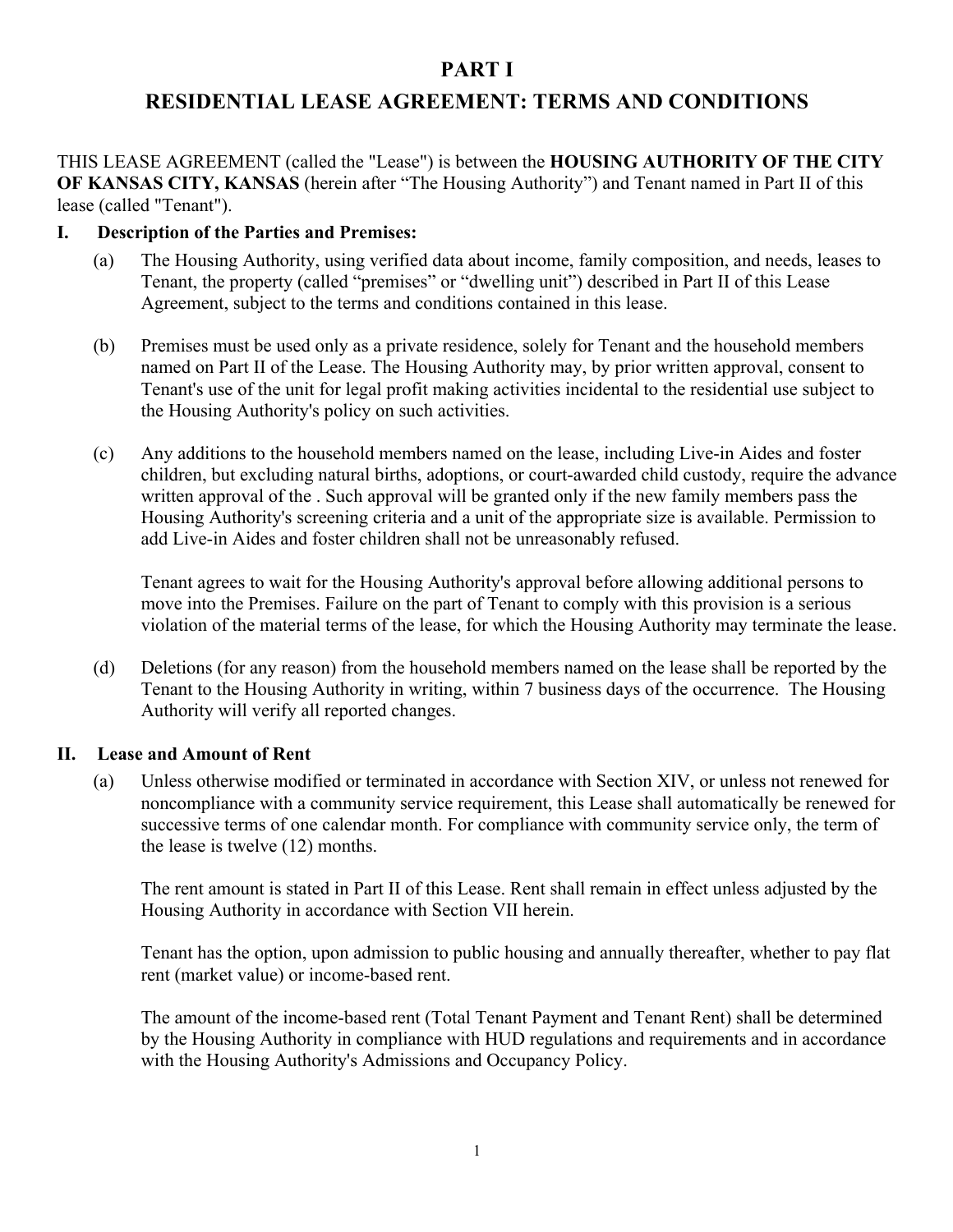(b) Rent is DUE and PAYABLE in advance on the first day of each month and shall be considered delinquent after the  $7<sup>th</sup>$  calendar day of the month. Income-based rent may include utilities as described in Section VII below, and includes all maintenance services due to normal wear and tear. Flat rent does not include a utility allowance, and includes all maintenance services due to normal wear and tear.

When the Housing Authority makes any change in the amount of Total Tenant Payment or Tenant Rent, or in the Flat Rent for the public housing dwelling unit, the Housing Authority shall give 30 day written notice to Tenant. The notice shall state the new amount, and the date the new amount is applicable. The notice shall also state that Tenant may ask for an explanation of how the amount is computed by the Housing Authority. If Tenant asks for an explanation, the Housing Authority shall respond in a reasonable time.

- (c) The Housing Authority's Minimum Rent (Minimum TTP) is \$50.00*.* Provision is made for exemption due to financial hardship as defined in the Housing Authority's Admissions and Continued Occupancy Policy.
- (d) Payments received by the Housing Authority will be applied to the family's account in the following order:
	- 1) Security/pet deposit
	- 2) Maintenance and damage charges including utility chargebacks
	- 3) Other charges including late fees and legal processing fees
	- 4) Amounts due under a Repayment Agreement
	- 5) Rent

The oldest obligation within any of the above classifications will be the first retired. It is the responsibility of the tenant to ensure that all mandatory obligations are paid in full and o time.

Late fees apply only to unpaid rent.

#### **III. Other Charges**

In addition to rent, Tenant is responsible for the payment of certain other charges specified in this lease. The type(s) and amounts of other charges are specified in Part II of this Lease Agreement. Other charges can include:

- (a) Maintenance costs The cost for services or repairs due to intentional or negligent damage to the dwelling unit, common areas or grounds beyond normal wear and tear, caused by Tenant, household members or by guests. When the Housing Authority determines that needed maintenance is not caused by normal wear and tear, Tenant shall be billed for the cost of such service, either in accordance with the Schedule of Maintenance Charges posted by the Housing Authority or based on the actual cost to the Housing Authority for the labor and materials needed to complete the work. If overtime work is required, overtime rates shall be charged. Charges will be shown on tenant rent statement the following month *after* expiration and/or completion of grievance period.
- (b) Late Charges late charge policy are listed in Admissions and Continued Occupancy Policy*.* The Housing Authority shall provide written notice of the amount of any charge in addition to Tenant Rent, and when the charge is due. Charges in addition to rent are due no sooner than two weeks after Tenant receives the Housing Authority's written notice of the charge.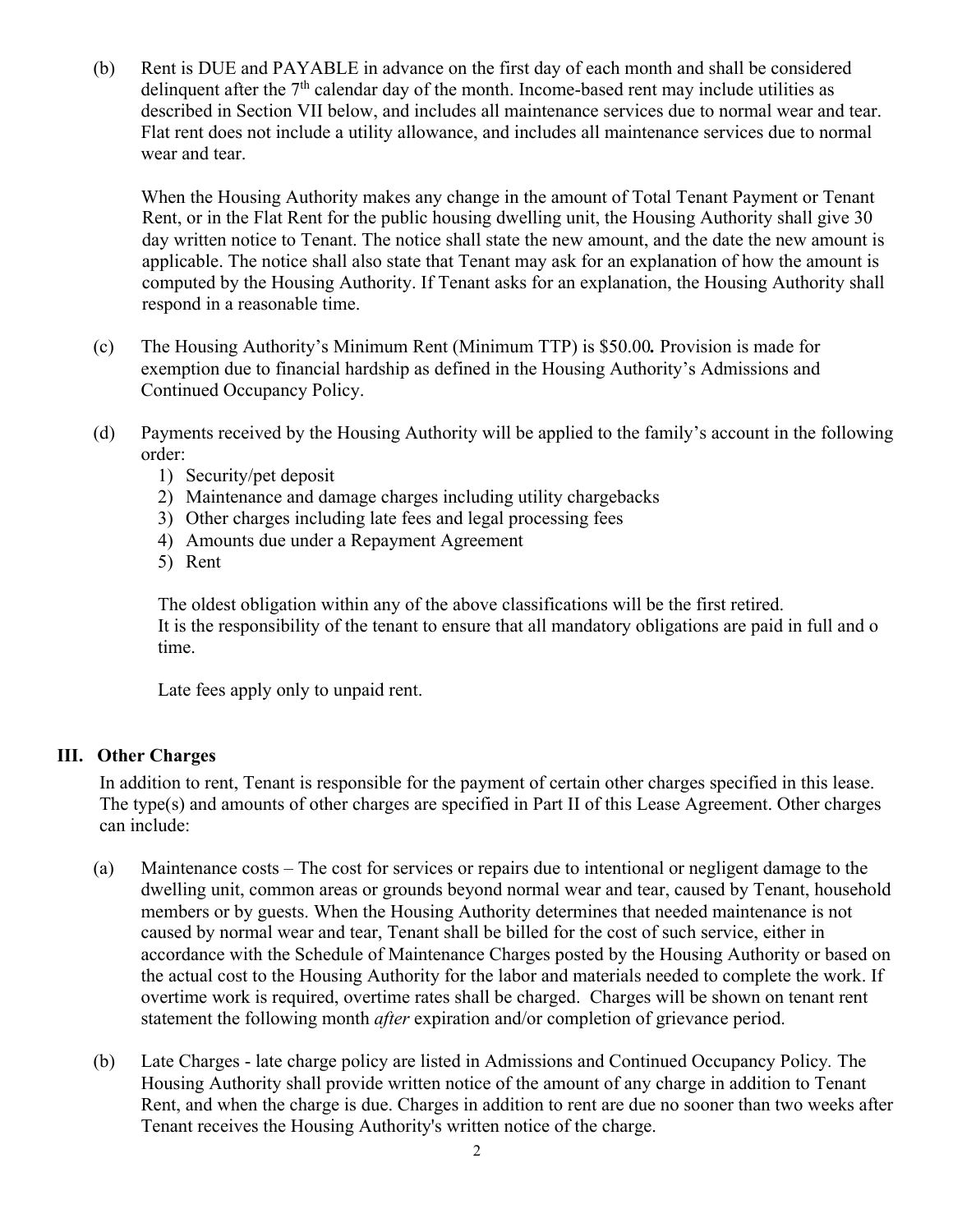#### **IV. Payment Location**

Rent and other charges can be paid at the Housing Authority Finance Department or designated Bank locations. The Housing Authority Finance Department will not accept cash.

#### **V. Security Deposit**

- (a) Tenant Responsibilities: Tenant agrees to pay an amount equal to \$ «SD\_Deposit».00.
- (b) Housing Authority's Responsibilities: The Housing Authority will use the Security Deposit at the termination of this Lease:
	- (l) To pay the cost of any rent or any other charges owed by Tenant at the termination of this lease.
	- (2) To reimburse the cost of repairing any tenant caused damages to the dwelling unit caused by Tenant, household members or guests.
- (c) The Housing Authority shall not charge a higher security deposit for tenants with disabilities who use wheelchairs and/or have service or companion animals necessary as a reasonable accommodation.

The Security Deposit may not be used to pay rent or other charges while Tenant occupies the dwelling unit. No refund of the Security Deposit will be made until Tenant has vacated, and the Housing Authority has inspected the dwelling unit. The return of a security deposit shall occur within 30 days after Tenant moves out. If any, to Tenant when he/she vacates, less any deductions for any costs indicated above, so long as Tenant furnishes the Housing Authority with a forwarding address. If any deductions are made, the Housing Authority will furnish Tenant with a written statement of any such costs for damages and/or other charges deducted from the Security Deposit.

- (d) Entry Card Deposit: Resident agrees to pay \$«KD\_Deposit».00. Entry Card Deposit shall be refunded after termination of occupancy and return of card, and Resident shall be issued a statement of any deductions. Payment of the Entry Card Deposit is to be made in full upon occupancy or by payment of \$10.00 upon occupancy, and \$5.00 per month for the following months until balance is paid. {In accordance with the Maintenance Fee schedule, a fee will be charged for replacement of cards.] (See maintenance fee schedule)
- (e) Pet Fee/Deposit: Resident agrees to pay \$75.00 as a Pet Fee and \$100.00, per pet, as a Pet Deposit to be used by the Housing Authority at the termination of this lease toward reimbursement of the cost of cleaning and repairing any damage beyond normal wear and tear to the unit, which has been caused by the Resident's household pet(s). A statement of all deductions will be issued to the resident within 30 days after the Resident yields possession. Payment of the Pet Fee and Pet Deposit must be made in full before pet(s) will be allowed on property. The Pet Fee is non-refundable. The Pet Deposit will be reimbursed at the time of move-out with other deposit reimbursements.

### **VI. Utilities and Appliances**

(a) Housing Authority-Supplied Utilities: If indicated by an (X) on Part II of the Lease Agreement, the Housing Authority will supply the indicated utility *for Tenants choosing to pay income-based rent*: electricity, natural gas, heating fuel, water, sewer service. The Housing Authority will not be liable for the failure to supply utility service for any cause whatsoever beyond its control. Utility allowance is not included in flat rents.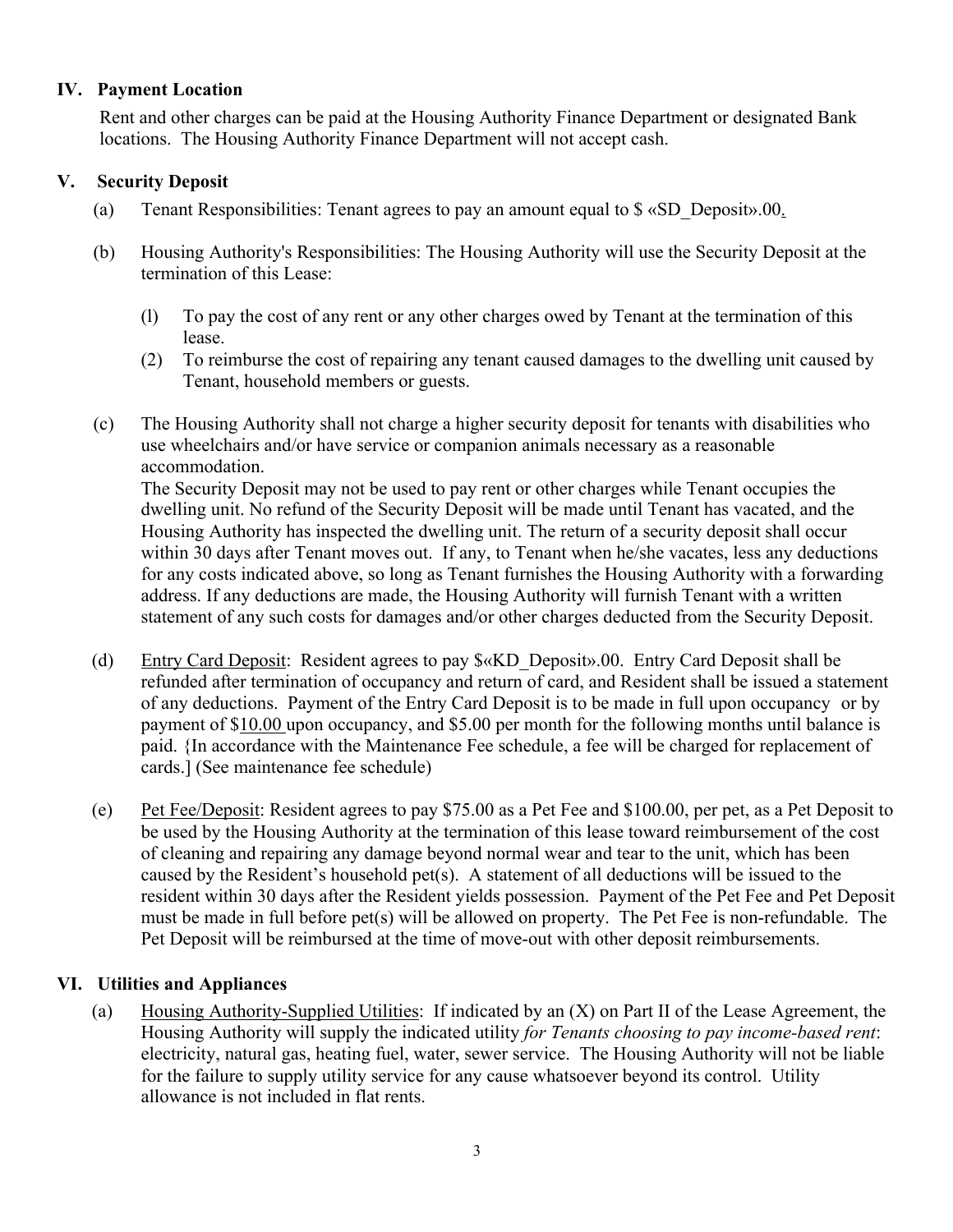If indicated by an (X) on Part II of the Lease Agreement, the Housing Authority will provide a cooking range and refrigerator. Prior written authorization is mandatory when a resident wishes to have a second freezer in their apartment. Second refrigerators are not allowed under any circumstances. Washers and dryers are permitted in Family site units and at Westgate Villa. All other units located in sites designated as Elderly/Disabled are not equipped with hook-ups; therefore washers and dryers are not permitted under any circumstances. The Housing Authority bears no responsibility or liability for any appliances that are not provided by the Housing Authority.

(b) Tenant-Paid Utilities: If Tenant resides in a development where the Housing Authority does not supply electricity, natural gas, or heating fuel, an Allowance for Utilities shall be established, appropriate for the size and type of dwelling unit, for utilities Tenant pays directly to the utility supplier. Tenants paying flat rent pay utility costs directly to the utility supplier, and will receive an Allowance for Utilities. In income-based rent, the Total Tenant Payment less the Allowance for Utilities equals Tenant Rent. If the Allowance for Utilities exceeds the Total Tenant Payment, the Housing Authority will pay a Utility Reimbursement to the Tenant each month. If the Housing Authority pays a Utility Reimbursement directly to the utility supplier, the Housing Authority will so notify the Tenant.

If the Tenant is responsible for utility and the account reverts back to the Housing Authority due to non-payment by Tenant, the Tenant will reimburse the Housing Authority.

The Housing Authority may change the Allowance at any time during the term of the lease, and shall give Tenant 60 day written notice of the revised Allowance along with any resultant changes in Tenant Rent or Utility Reimbursement.

If Tenant's actual utility bill exceeds the Allowance for Utilities, Tenant shall be responsible for paying the actual bill to the supplier. If Tenant's actual utility bill is LESS than the Allowance for Utilities, Tenant shall receive the benefit of such saving.

(c) Tenant Responsibilities: Tenant agrees not to waste the utilities provided by the Housing Authority and to comply with any applicable law, regulation, or guideline of any governmental entity regulating utilities or fuels. Tenant also agrees to abide by any local ordinance or House rules restricting or prohibiting the use of space heaters in multi-dwelling units.

### **VII. Terms and Conditions**

The following terms and conditions of occupancy are made a part of the Lease:

(a) Use and Occupancy of Dwelling: Tenant shall have the right to exclusive use and occupancy of the dwelling unit for Tenant and other household members listed on the lease. With the prior written consent of the Housing Authority, members of the household may engage in legal profit making activities in the dwelling unit incidental to the residential use.

This provision permits accommodation of Tenant's guests or visitors as in Admissions and Continued Occupancy Policy*.* Permission may be granted, upon written request to the Manager, for an extension of this provision.  $[966.4 \text{ (d)}(1)]$ 

(b) Ability to Comply with Lease Terms: If, during the term of this Lease, Tenant, by reason of physical or mental impairment, is no longer able to comply with the material provisions of this lease and cannot make arrangements for someone to aid him/her in complying with the lease, and the Housing Authority cannot make any reasonable accommodation that would enable Tenant to comply with the lease.; THEN, the Housing Authority will assist Tenant, or designated member(s) of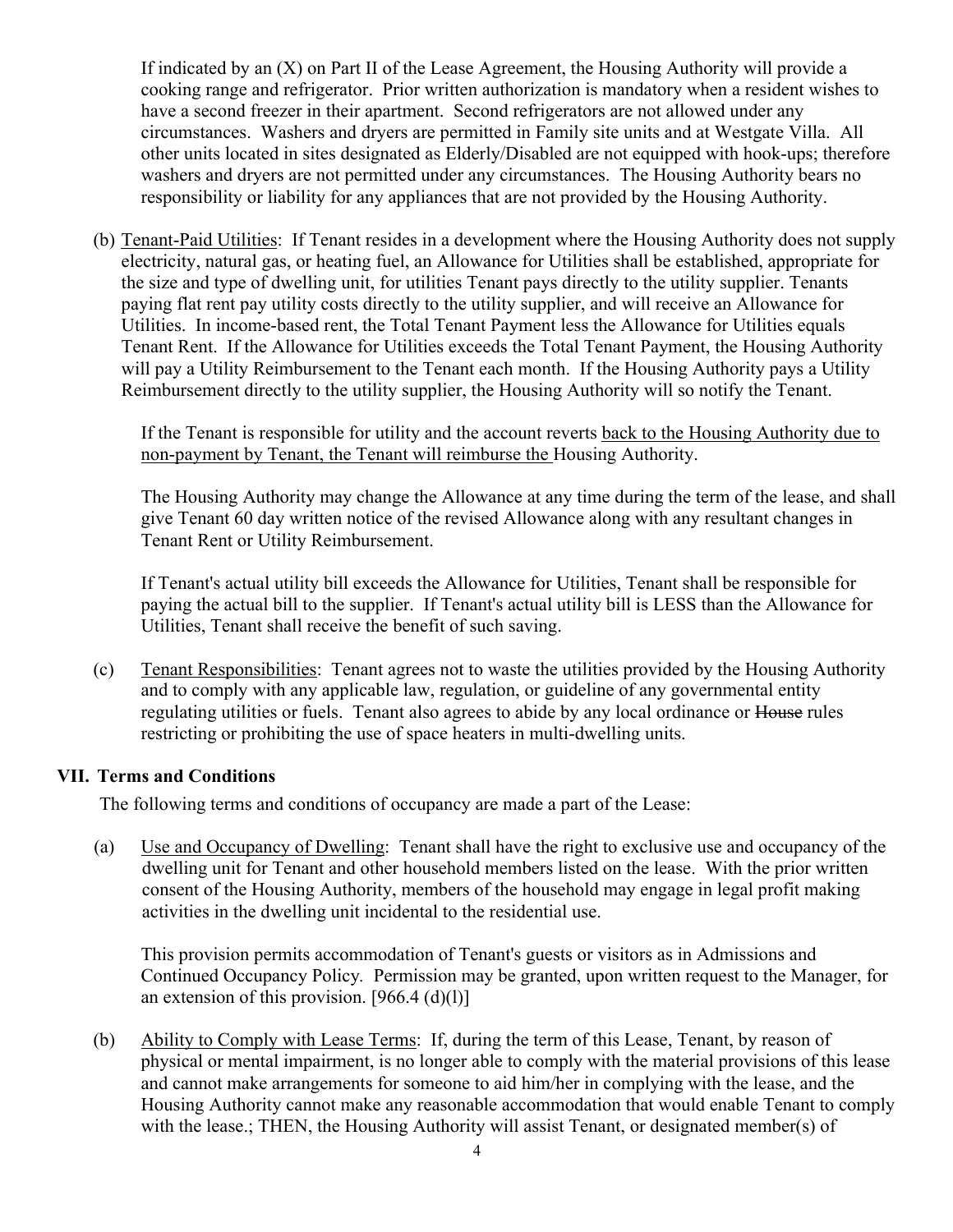Tenant's family, to find more suitable housing and move Tenant from the dwelling unit. If there are no family members who can or will take responsibility for moving Tenant, the Housing Authority will work with appropriate agencies to secure suitable housing and will terminate the Lease in accordance with Section XIV of this lease. At the time of admission, all Tenants must identify the family member(s) to be contacted if they become unable to comply with lease terms.

- (c) Re-determination of Rent, Dwelling Size, and Eligibility: The rent amount as fixed in Part II of the Lease Agreement is due each month until changed as described below.
	- (1) The family composition is to be re-examined at least once a year. The housing authority shall re-examine the income of the family at least once a year if Tenant chooses to pay incomebased rent or flat rent.
	- (2) Tenant promises to supply the Housing Authority, when requested, with accurate information about: family composition, age of family members, income and source of income of all family members, assets, and related information necessary to determine eligibility, annual income, adjusted income, and rent.

Failure to supply such information when requested is a serious violation of the terms of the lease, and the Housing Authority may terminate the lease. All information must be verified. Tenant agrees to comply with the Housing Authority's requests for verification by signing releases for third-party sources, presenting documents for review, or providing other suitable forms of verification.

The Housing Authority shall give Tenant reasonable notice of what actions Tenant must take and of the date by which any such action must be taken for compliance under this section. This information will be used by the Housing Authority to decide whether the amount of the rent should be changed, and whether the dwelling size is still appropriate for Tenant's needs. This determination will be made in accordance with the Admissions and Continued Occupancy Policy, which is publicly posted in the Manager's Office. A copy of the policies can be furnished on request at the expense of the person making the request.

- (3) Rent will not change during the period between regular re-examinations, UNLESS during such period:
	- A. For families paying income-based rent:
		- 1. A person with income joins the household.
		- 2. Tenant can verify a change in his/her circumstances (such as decline in or loss of income) that would justify a reduction in rent. If a reduction is granted, Tenant must report *subsequent increases* in income within 30 days of the occurrence, until the next scheduled re-examination. Failure to report within the 30 days may result in a retroactive rent charge.
		- 3. Tenant experiences an increase in income that would justify an increase in rent only when the resident is at negative rent.
		- 4. It is found that the Tenant has misrepresented the facts upon which the rent is based so that the rent Tenant is paying is less than the rent that he/she should have been charged. The Authority then may apply an increase in rent retroactive to the first of the month following the month in which the misrepresentation occurred.
		- 5. Rent formulas or procedures are changed by Federal law or regulation.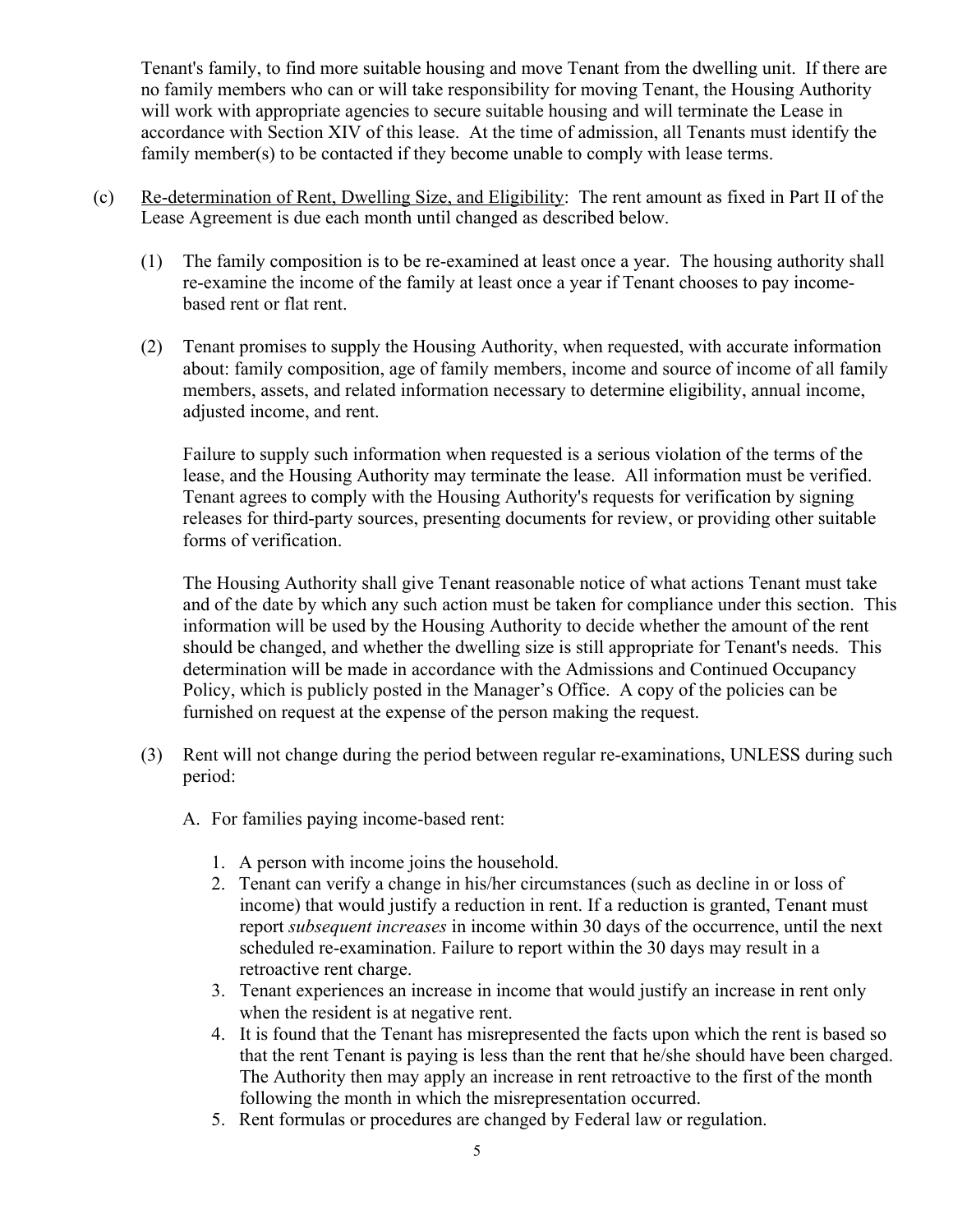- 6. Income changes to be reported:
	- 1. All changes in income
	- 2. All changes in source of income must be reported to the Housing Manager within **10 calendar days** of the occurrence. Failure to report within the **10 calendar days** the Housing Authority may terminate the lease.
- B. For families paying flat rent:
	- 1. If the PHA determines that the family is unable to pay the flat rent because of financial hardship:
		- i. Upon such a determination, the housing authority shall immediately provide for the family to pay rent in the amount determined under income-based rent.
		- ii. Hardship is defined in the housing authority's Admissions and Continued Occupancy Policy.
	- 2. If the family has switched from paying flat rent to income-based rent because of financial hardship, the family will be given the option at the next annual reexamination whether to choose income-based or flat rent.
- (4) All changes in family composition must be reported to the Housing Manager within 10 calendar days of the occurrence. Failure to report within the 10 calendar days may result in a retroactive rent charge.

This Lease will be revised to permit a change of family composition resulting from a request to allow adult children to move back into the unit. If permitted per the lease, the Tenant MUST receive approval from the Housing Authority BEFORE the adult child moves back to the unit. The adult child will be screened for suitability.

- (d) Rent Adjustments: Tenant will be notified in writing of any rent adjustment due to the situations described above. All notices will state the effective date of the rent adjustment.
	- (l) In the case of a rent decrease, the adjustment will become effective, for families paying income-based rent *and* for families switching from flat rent to income-based rent because of financial hardship, on the first day of the month following the reported change in circumstances or change in Federal law or regulations, provided Tenant reported the change in a timely manner, as specified above (when change is based on new circumstances).
	- (2) In the case of a rent increase, when an increase in income occurs after a prior rent reduction and is reported within 10 calendar days of the occurrence, the increase will become effective the first day of the second month following the month in which the change was reported.
	- (3) In the case of a rent increase due to a change in Federal law or regulations, the increase will become effective the first day of the second month following the month in which the Authority notifies the tenant of the law or regulatory change.
	- (4) In the case of a rent increase due to misrepresentation, failure to report a change in the family composition, or failure to report an increase in income (after a reduction in rent per the fixed rent policy), the Housing Authority shall apply the increase in rent retroactive to the first of the month following the month in which the misrepresentation occurred.

## (e) Transfers:

(l) Tenant agrees that if the Housing Authority determines that the size or design of the dwelling unit is no longer appropriate to Tenant's needs, the Authority shall send Tenant written notice. Tenant further agrees to accept a new lease for a different dwelling unit of the appropriate size.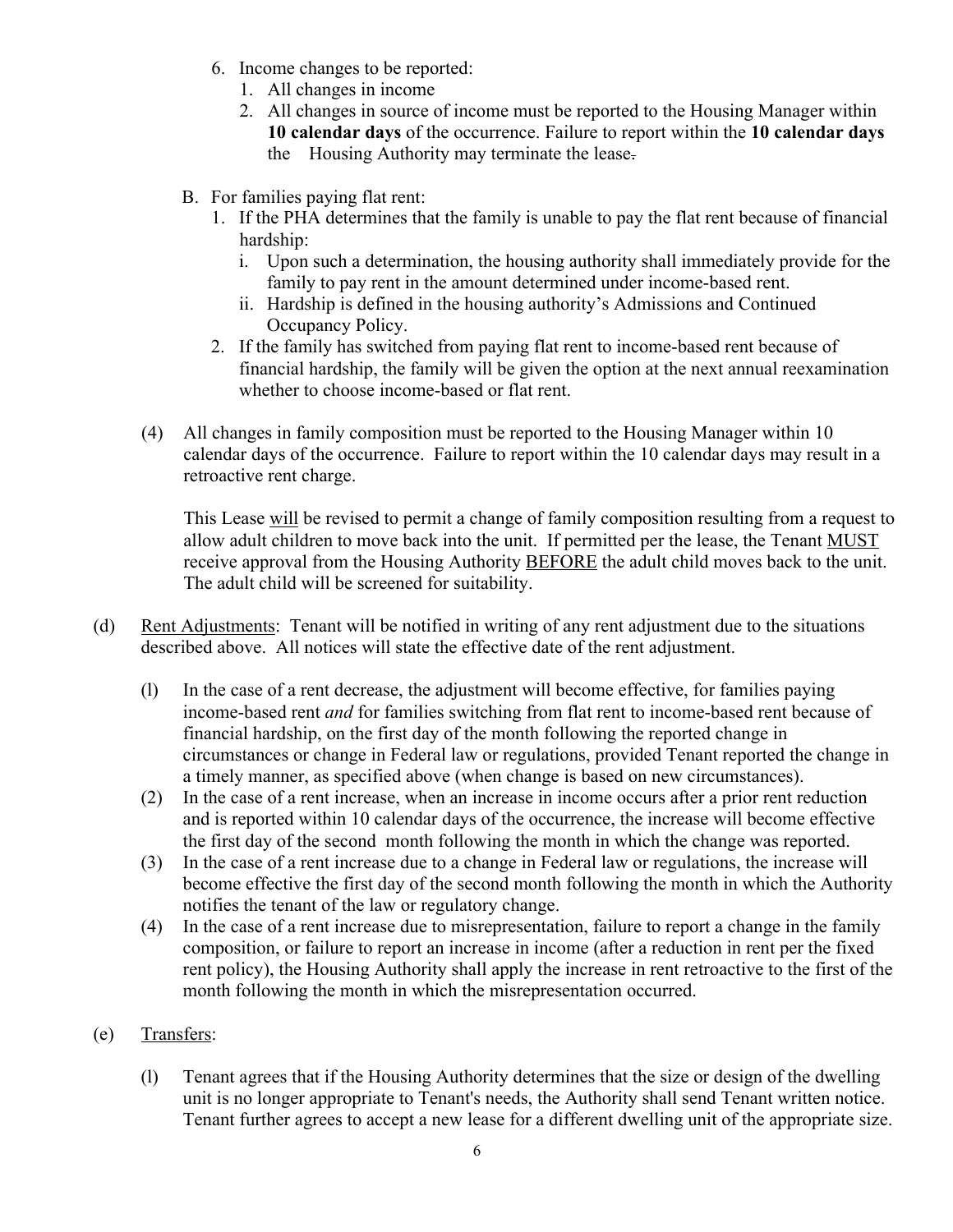- (2) The Housing Authority may move a Tenant into another unit if it is determined necessary to rehabilitate or demolish Tenant's unit.
- (3) If Tenant makes a written request for special unit features in support of a documented disability, the Housing Authority shall modify Tenant's existing unit. If the cost and extent of the modifications needed are tantamount to those required for a fully accessible unit, the Housing Authority may transfer Tenant to another unit with the features requested at the Housing Authority's expense.
- (4) A tenant without disabilities who is housed in an accessible or adaptable unit must transfer to a unit without such features should a Tenant with disabilities need the unit
- (5) In the case of involuntary transfers, Tenant shall be required to move into the dwelling unit made available by the Housing Authority. Tenant shall be given 5 working days time in which to move following delivery of a transfer notice. If Tenant refuses to move, the Housing Authority may terminate the Lease.
- (6) Involuntary transfers are subject to the Grievance Procedure, and no such transfers may be made until either the time to request a Grievance has expired or the procedure has been completed.
- (7) The Housing Authority will consider any Tenant requests for transfers in accordance with the transfer priorities established in the Admissions and Continued Occupancy Policies.
- (8) The Housing Authority will consider de-concentration of poverty and income-mixing goals when offering transfers, including skipping families on the transfer list and offering rent incentives to higher income families moving into lower income developments.

### **VIII.Housing Authority Obligations**

The Housing Authority shall be obligated:

- (a) To maintain the dwelling unit and the project in a condition that is decent, safe, sanitary, and in good repair;
- (b) To comply with the requirements of applicable building codes, housing codes and other HUD regulations materially affecting health and safety;
- (c) To make necessary repairs to the dwelling unit;
- (d) To keep project building, facilities, and common areas, not otherwise assigned to Tenant for maintenance and upkeep, in a clean and safe condition;
- (e) To maintain in good and safe working order and condition electrical, plumbing, sanitary, heating, ventilating, and other facilities and appliances, including elevators supplied or required to be supplied by the Housing Authority;
- (f) To provide and maintain appropriate receptacles and facilities (except container for the exclusive use of an individual tenant family) for the deposit of garbage, rubbish, and other waste removed from the premise by Tenant as required by this Lease, and to provide disposal service for garbage, rubbish and other solid waste;
- (g) To supply running water and reasonable amounts of hot water and reasonable amount of heat at appropriate times of the year according to local custom and usage; EXCEPT where the building that includes the dwelling unit is not required by law to be equipped for that purpose, or where heat or hot water is generated by an installation within the exclusive control of Tenant and supplied by a direct utility connection;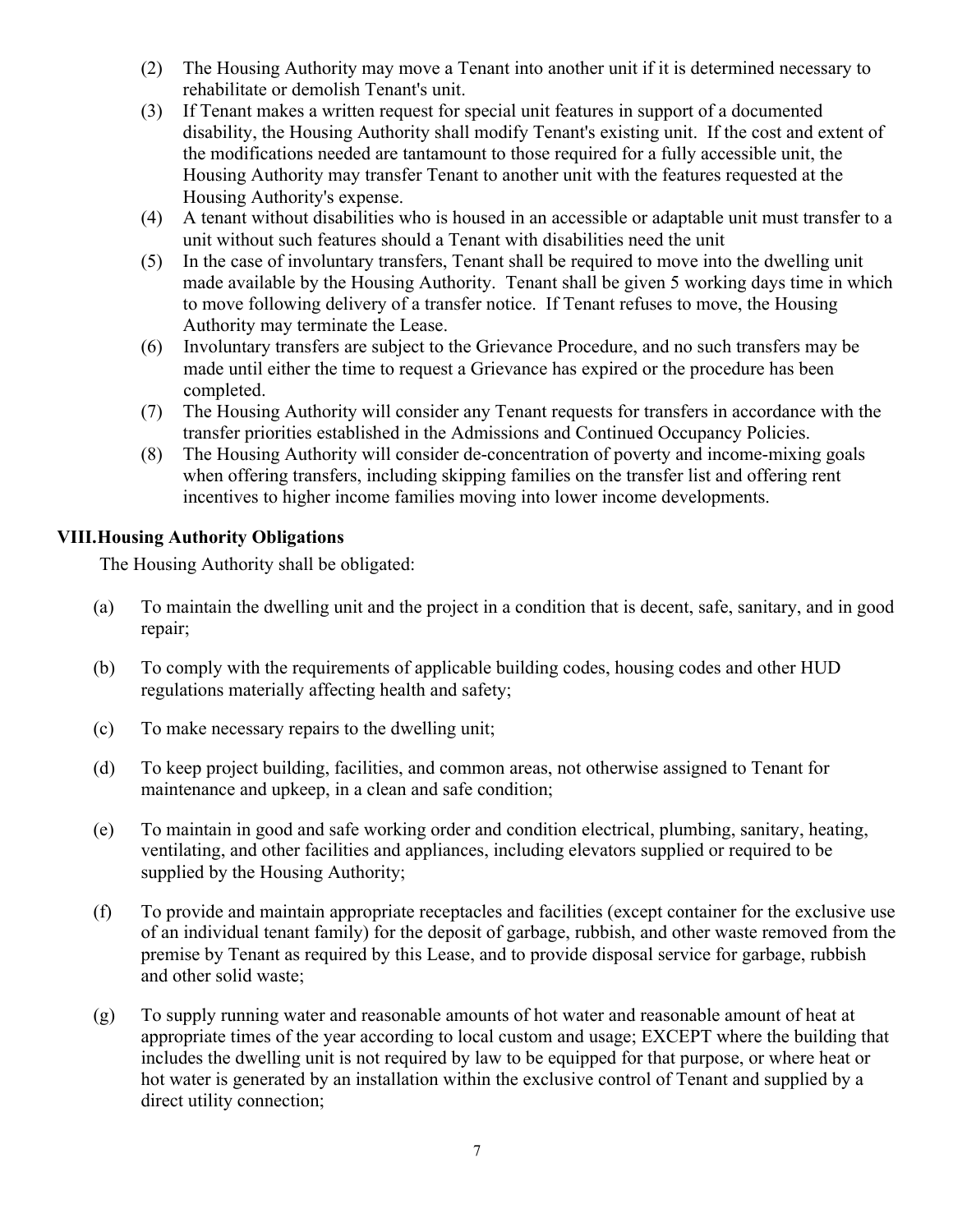- (h) To notify Tenant of the specific grounds for any proposed adverse action by the Housing Authority. (Such adverse action includes, but is not limited to, a proposed lease termination, transfer of Tenant to another unit, or imposition of charges for maintenance and repair, or for excess consumption of utilities.) When the Housing Authority is required to afford Tenant the opportunity for a hearing under the Housing Authority's grievance procedure for a grievance concerning a proposed adverse action:
	- (l) The Notice of the proposed adverse action shall inform Tenant of the right to request such hearing. In the case of lease termination, a notice of lease termination that complies with 966.4(1)(3) shall constitute adequate notice of proposed adverse action.
	- (2) In the case of a proposed adverse action other than a proposed lease termination, the Housing Authority shall not take the proposed action until time to request such a hearing has expired and (if hearing was timely requested) the grievance process has been completed.
- (i) Reasonable Accommodations for Tenants with Disabilities: The concept of reasonable accommodation involves helping a resident meet essential lease requirements; it does not require the lowering or waiving of essential requirements. Accommodations are not reasonable if they require a fundamental alteration in the nature of the program or impose undue financial and administrative burdens on the Housing Authority.
- (j) To not reduce Tenant's rent due to a reduction in welfare assistance when the welfare reduction is a result of:
	- (1) Fraud by a family member in connection with the welfare program; or
	- (2) Because of welfare agency sanction against a family member for noncompliance with a welfare agency requirement to participate in an economic self-sufficiency program; or
	- (3) Failure to participate in a work activities requirement. The housing authority will verify the above circumstances through the local welfare department through a local agreement with the welfare department to verify such circumstances as quickly as possible.
	- (4) Refusal to reduce Tenant's rent is not applicable if the welfare reduction or termination results:
		- At expiration of a lifetime or other time limit on the payment of welfare benefits; or
		- Because a family member is not able to obtain employment, even thought the family member has complied with welfare agency economic self-sufficiency or work activities requirements; or
		- Because a family member has not complied with other welfare agency requirements.

(k) Property Loss Reimbursement: The Housing Authority can not reimburse for the loss of personal property, which includes: but is not limited to perishable food items and peronal property, i.e. clothing, electronics and automobiles.

### **IX. Tenant's Obligations**

Tenant shall be obligated:

- (a) Not to assign the Lease, nor sublease the dwelling unit.
- (b) Not to give accommodation to boarders or lodgers
- (c) Not to give accommodation to long-term guests (in excess of 2 days) without the advance written consent of the Housing Authority.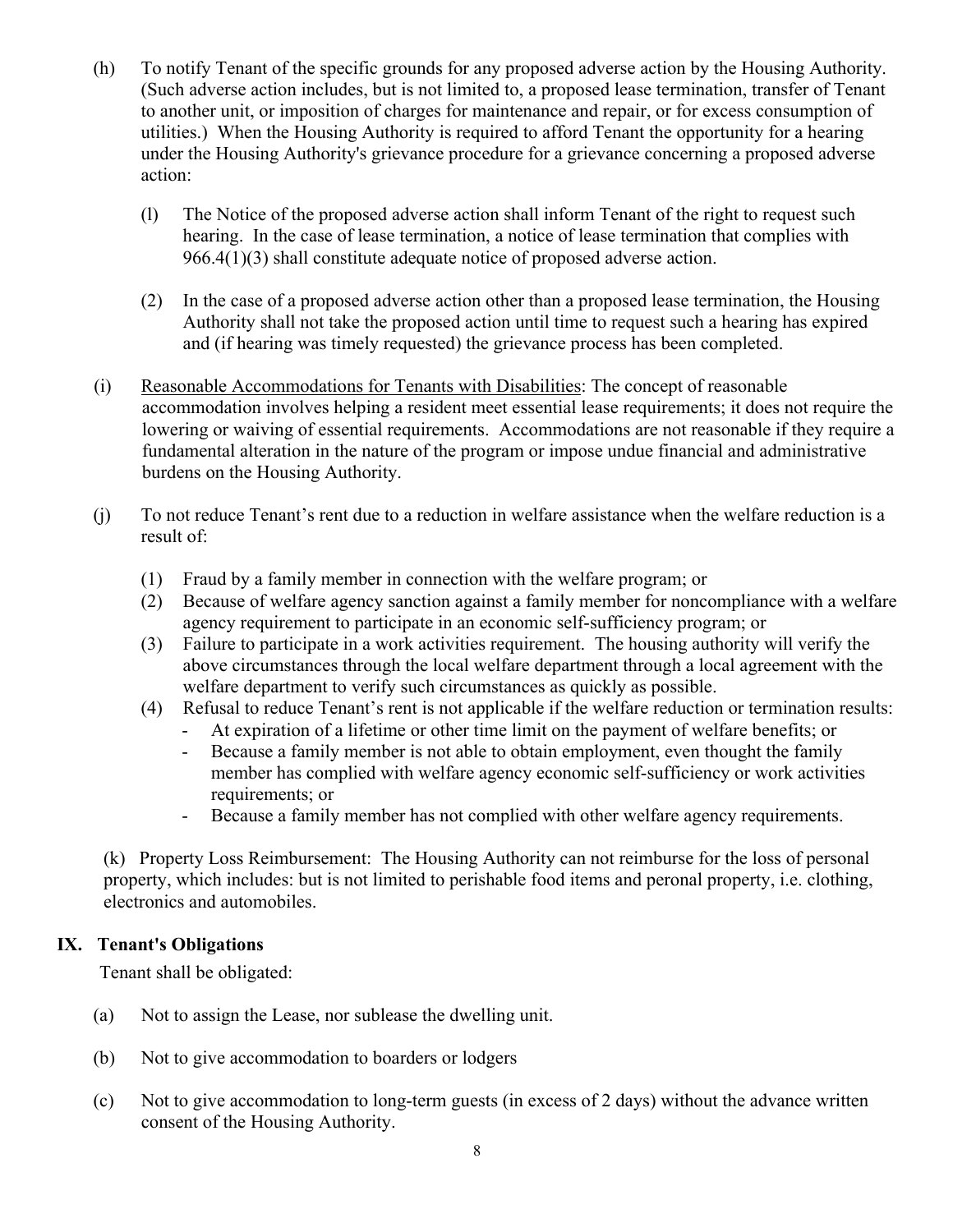(d) To use the dwelling unit solely as a private dwelling for Tenant and Tenant's household as identified in PART II of the Lease, and not to use or permit its use for any other purpose.

This provision does not exclude the care of foster children or live-in care of a member of Tenant's family, provided the accommodation of such persons conforms to the Housing Authority's Occupancy standards, and so long as the Housing Authority has granted prior written approval for the foster child(ren), or live-in aide to reside in the unit.

- (e) To abide by necessary and reasonable regulations promulgated by the Housing Authority for the benefit and well-being of the housing project and Tenants. These regulations shall be posted in a conspicuous manner in the project office and incorporated by reference in this Lease. Violation of such regulations constitutes a violation of the Lease.
- (f) To comply with the requirements of applicable state and local building or housing codes, materially affecting health and/or safety of Tenant and household.
- (g) To keep the dwelling unit and other such areas as may be assigned to Tenant for exclusive use in a clean and safe condition. This includes keeping front and rear entrances and/or patio and walkways for the exclusive use of Tenant, free from hazards and trash and keeping the yard free of debris, illegal furniture and litter.
- (h) To dispose of all garbage, rubbish, and other waste from the dwelling unit in a sanitary and safe manner only in containers approved or provided by the Housing Authority. To refrain from, and cause members of Tenant's household or guess to refrain from, littering or leaving trash and debris in common areas.
- (i) To use only in reasonable manner all electrical, sanitary, heating, ventilating, air-conditioning, and other facilities and appurtenances include elevators.
- (j) To refrain from, and to cause household and guests to refrain from destroying, defacing, damaging, or removing any part of dwelling unit or project
- (k) To pay reasonable charges (other than for wear and tear) for the repair of damages to the dwelling unit, project buildings, facilities, or common areas caused by Tenant, household members or guests.
- (l) To act, and cause household members or guests to act in a manner that will:
	- (1) Not disturb other residents' peaceful enjoyment of their accommodations; and
	- (2) Be conducive to maintaining all Housing Authority projects in a decent, safe, and sanitary condition.
- (m) To ensure that all members of the family who are subject to the community service requirement are complying with the community service requirement, or are no longer residing in the unit. .
	- (1) Community service requires that each non-exempt adult resident shall contribute 8 hours per month of community service (not including political activities), or participate in an economic self-sufficiency program for 8 hours per month.
		- A. Exemption is provided subject to specific requirements as described in the housing authority's Admissions and Continued Occupancy Policy, upon verification.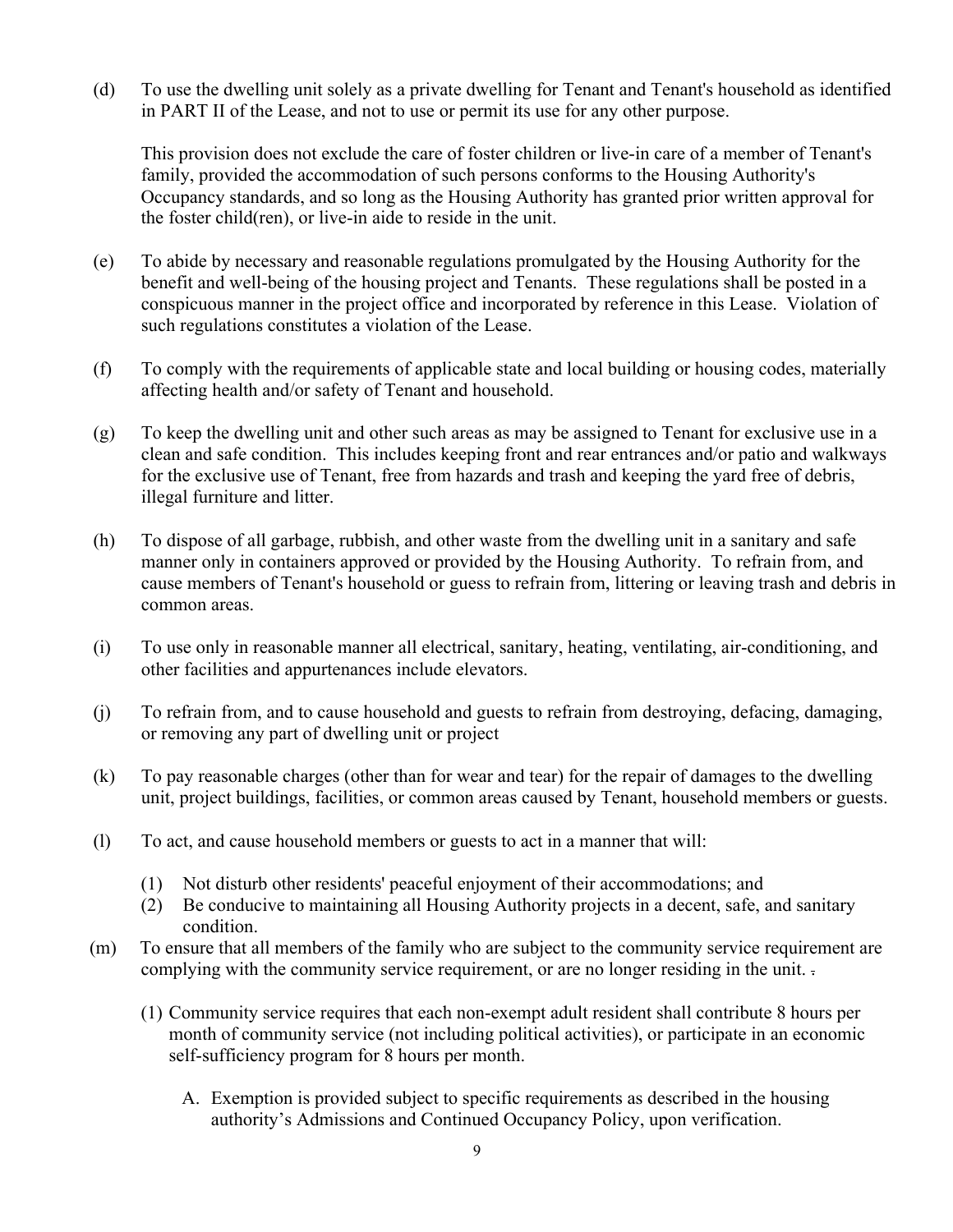- B. Tenant must immediately notify the housing authority of any change that affects a household member's exemption from the community service requirement, specifically if the household member no longer meets the exemption requirements.
- (2) Noncompliance: The housing authority shall determine annually if non-exempt adult residents are in compliance. This Lease shall not be renewed or extended unless the head of household and the noncompliant adult, before the lease expiration date, enter into an agreement to make up the hours within the next twelve (12) month period while maintaining the upcoming required hours.
- (m) To assure that no Tenant, member of the household, guest, or other person under the tenant's control engages in:
	- (1) Any criminal activity that threatens the health, safety, or right to peaceful enjoyment of the Housing Authority's public housing premises by other residents (including PHA staff and management staff residing on the premises), or by persons residing in the immediate vicinity of the premises,

or

- (2) Any drug-related criminal activity on or off the premises. Any criminal activity in violation of the preceding sentence shall be cause for termination of tenancy, and for eviction from the unit. (For the purposes of this lease, the term drug-related criminal activity means the illegal possession, manufacture, sale, distribution, use or possession with intent to manufacture, sell, distribute, or use, of a controlled substance as defined, include but not limited to, In Section 102 of the Controlled Substances Act.),
- (3) To assure that no member of the household engages in an abuse (or pattern of abuse) of alcohol that affects the health, safety, or right to peaceful enjoyment of the premises by other residents.

or

- (n) To make no alterations or repairs or redecorations to the interior of the dwelling unit or to the equipment, nor to install additional equipment or major appliances without written consent of the Housing Authority. To make no changes to locks or install new locks on exterior doors without the Housing Authority's written approval. To use no nails, tacks, screws, brackets, or fasteners on any part of the dwelling unit (a reasonable number of picture hangers excepted) without authorization by the Housing Authority.
- (o) To give prompt prior notice to the Housing Authority, in accordance with Section VIII hereof, of Tenant's leaving dwelling unit unoccupied for any period exceeding one calendar week.
- (p) To act in a cooperative manner with neighbors and the Housing Authority's Staff. To refrain from, and cause members of Tenant's household or guests to refrain from, acting or speaking in an abusive or threatening manner toward neighbors and the Housing Authority's staff.
- (q) No tenant and or Tenant household member or guest shall carry, possess, keep, discharge, clean, repair or assemble guns, firearms, explosives or other weapons of any description while on or in

personal vehicles parked on KCKHA's property (except as permitted by Kansas Personal and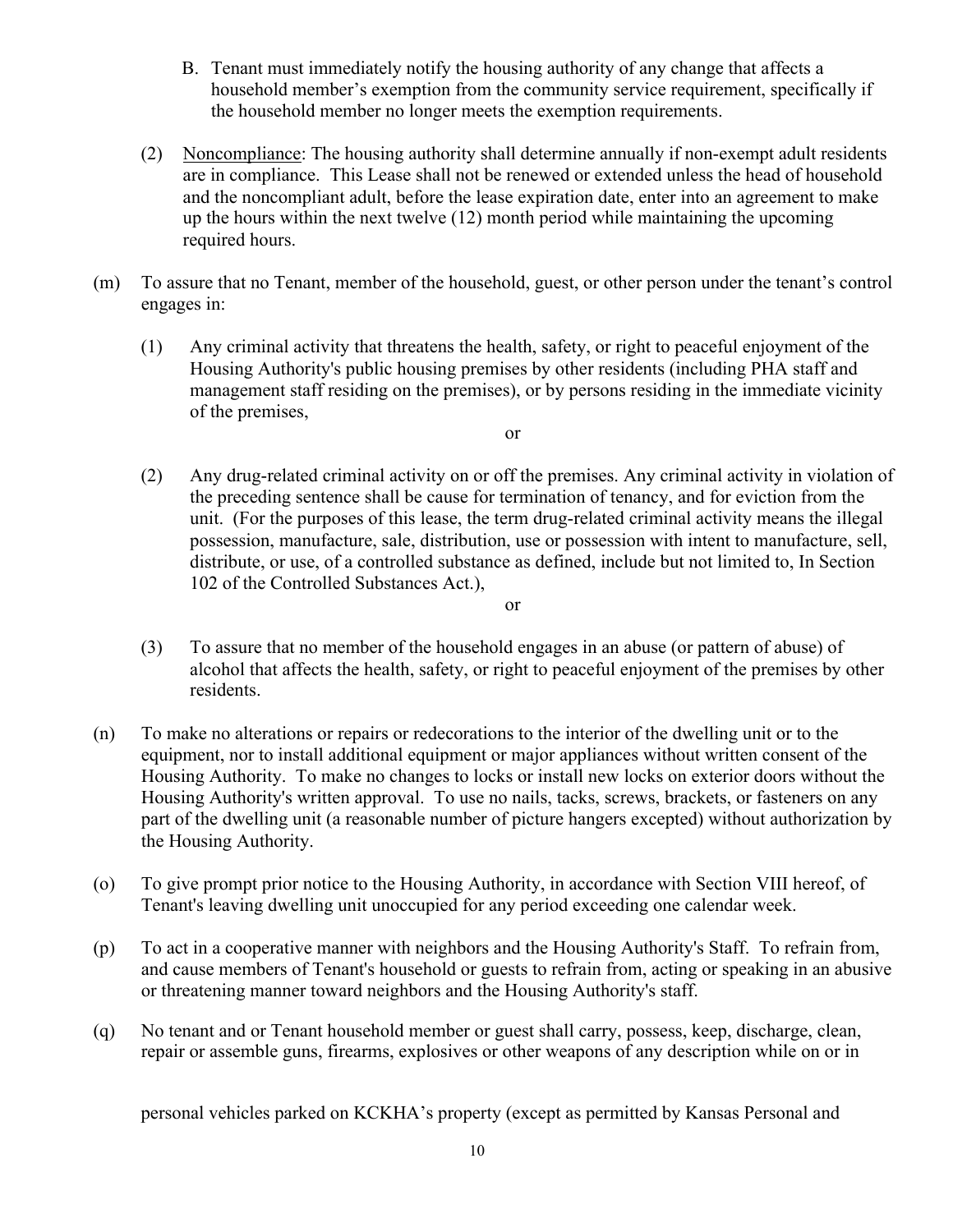Family Protection Act K. S. A. 75-7c01 et seq.).

- (r) (1) To take reasonable precautions to prevent fires and to refrain from storing or keeping flammable materials upon the premises.
	- (2) To not disconnect any smoke alarm in the dwelling unit. Tenant disconnection of any smoke alarm is a health and safety violation.
	- (3) To notify the housing authority immediately when any smoke alarm is not operable.
	- (4) To not affix, placing on or damage on the sprinkle system in the dwelling unit. Such action is a health and safety violation.
- (t) (1) To avoid obstructing sidewalks, areaways, galleries, passages, elevators, or stairs, and to avoid using these for purposes other than going in and out of the dwelling unit.
	- (2) To refrain from erecting or Satellite dishes and television/cable antennas on or from any part of the dwelling unit, without the written approval of the Housing Authority.
	- (3) Portable Swimming Pools Are not permitted on Housing Authority properties. This includes but is not limited to inflatable and disposable pools.
- (u) To refrain from placing signs of any type in or about the dwelling except those allowed under applicable zoning ordinances and then only after having received written permission of the Housing Authority.
- (v) To insure that all members of their household abide, and are in noncompliance with, the Housing Authority's pet policy. However, in any development, a person with a disability may keep a companion or service animal (one per household) that is by the Housing Authority as a reasonable accommodation for a disability. An animal needed as a reasonable accommodation is not subject to the Housing Authority's pet policy, although it is subject to reasonable health and safety rules. Restriction based on size, type of building and site location or other relevant conditions will apply
- (w) To remove from Housing Authority property any vehicles without valid registration and inspection stickers. To refrain from parking any vehicles in any right-of-way or fire lane designated and marked by the Housing Authority. Any inoperable or unlicensed vehicle as described above will be removed from Housing Authority property at Tenant's expense. Automobile repairs are not permitted on .KCKHA property. Not to park unlicensed or inoperable motor vehicles on Housing Authority property, to register all vehicles and affix Housing Authority parking sticker in the proper location of the vehicle. Housing Authority tenants may only have one vehicle per licensed driver in the household parked in site parking lots.
- (x) To remove any personal property left on Housing Authority property when Tenant leaves, abandons or surrenders the dwelling unit. Property left for more than 30 days shall be considered abandoned and will be disposed of by the Housing Authority and disposal shall be assessed against the former Tenant.
- (y) To use reasonable care to keep the dwelling unit in such condition as to ensure proper health and sanitation standards for Tenant, household members and neighbors. TENANT SHALL NOTIFY THE HOUSING AUTHORITY PROMPTLY OF KNOWN NEED FOR REPAIRS TO THE DWELLING UNIT, and of known unsafe or unsanitary conditions in the dwelling unit or in common areas and grounds of the Project. Tenant's failure to report the need for repairs in a timely manner shall be considered to contribute to any damage that occurs. Tenant's failure to cooperate with Maintenance service (repairs or preventative) is considered a breach of the Dwelling Lease.
- (z) Not to: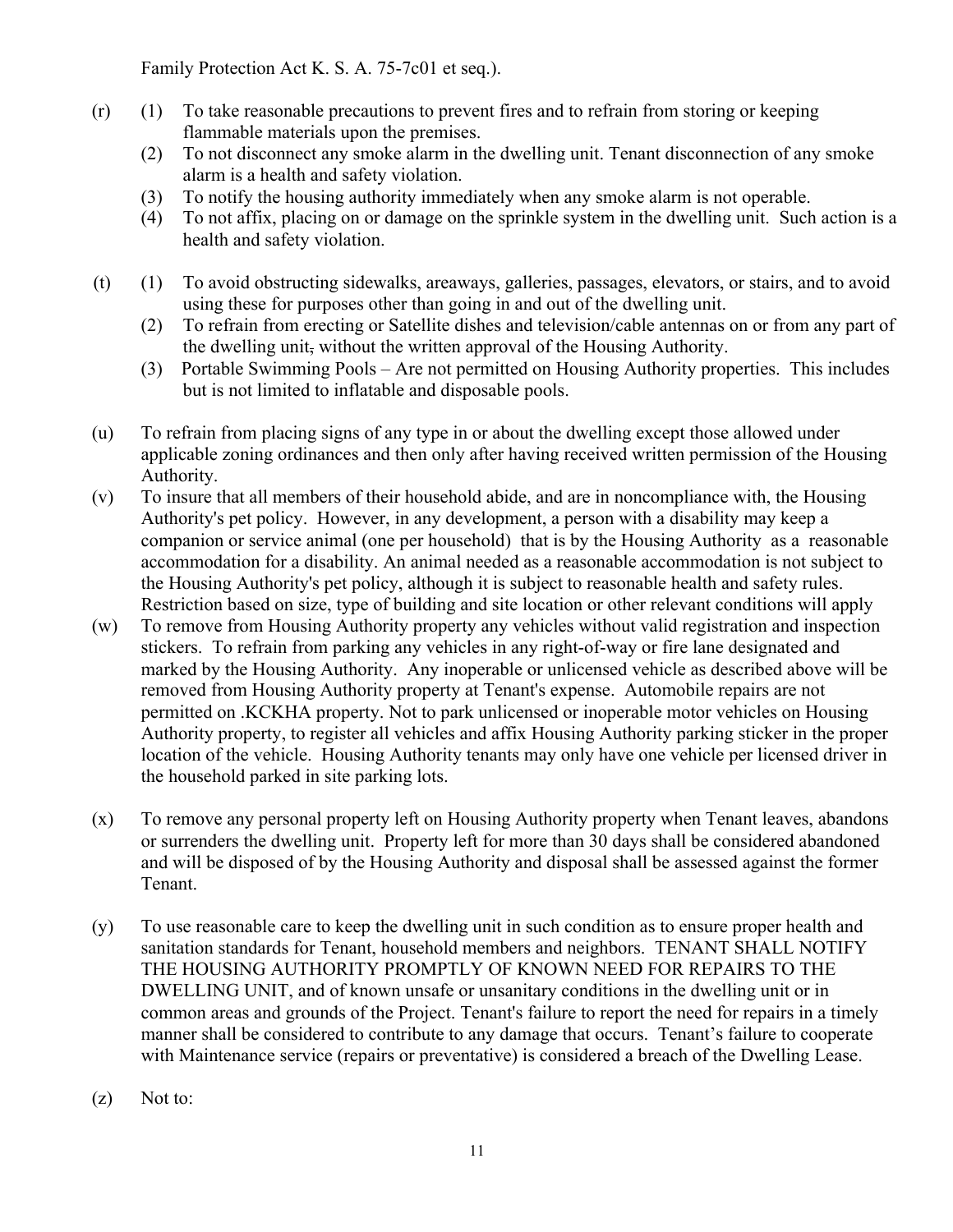- (l) Commit any fraud in connection with any Federal housing assistance program, or
- (2) Receive assistance for occupancy of any other unit assisted under any Federal housing assistance program during the term of the lease.
- (aa) To pay promptly any utility bills for utilities supplied to Tenant by a direct connection to the utility company, and to avoid disconnection of utility service for such utilities.
- (bb) Not to allow open flame or smoking used while in the presence of oxygen tanks.
- (cc) Not to invite or allow non-resident banned individuals to visit tenant, household members or guest of tenant or household members to come onto the Housing Authority property. Once Tenant is notified, in writing or by public posting in Managers office or KCKHA website, of a non-resident being banned from the Housing Authority's property, the tenant-is deemed to have been put on notice that pursuant to their Lease Agreement they are prohibited from allowing a person who has been banned from Housing Authority property to be a guest of the tenant at the housing development. If a resident is observed associating with a banned non-resident on the housing development, he or she will be cited for a lease violation.
- (dd) All Kansas City, Kansas Housing Authority premises will be designated as **No-Smoking**. Smoking will not be permitted on Housing Authority premises or within 25 feet of Housing Authority buildings and dwelling units.

### **X. Defects Hazardous to Life, Health or Safety**

In the event that the dwelling unit is damaged to the extent that conditions are created which are hazardous to the life, health, or safety of the occupants:

Housing Responsibilities:

- (a) The Housing shall be responsible for repair of the unit within a reasonable period of time after receiving notice from Tenant**.** If Tenant, household members, or guests caused the damage, the reasonable cost of the repairs shall be charged to Tenant.
- (b) The Housing Authority shall offer Tenant a replacement dwelling unit, if available, if necessary repairs cannot be made within a reasonable time. The Housing Authority is not required to offer Tenant a replacement unit if the hazardous condition was caused by Tenant, household members, or guests.
- (c) Tenant shall accept any replacement unit offered by the Housing Authority.
- (d) In the event repairs cannot be made by the Housing Authority, as described above, or alternative accommodations are not provided provision shall be made for abatement of rent in proportion to the seriousness of the damage and loss in value as a dwelling. No abatement of rent shall occur if Tenant rejects alternative accommodations or if the damage was caused by Tenant, household members, or guests.
- (e) If the Housing Authority determines that the dwelling unit is uninhabitable because of imminent danger to the life, health, and safety of Tenant, and alternative accommodations are refused by Tenant, this Lease shall be terminated, and any pro-rate rent paid will be refunded to Tenant.

### **Tenant Responsibilities:**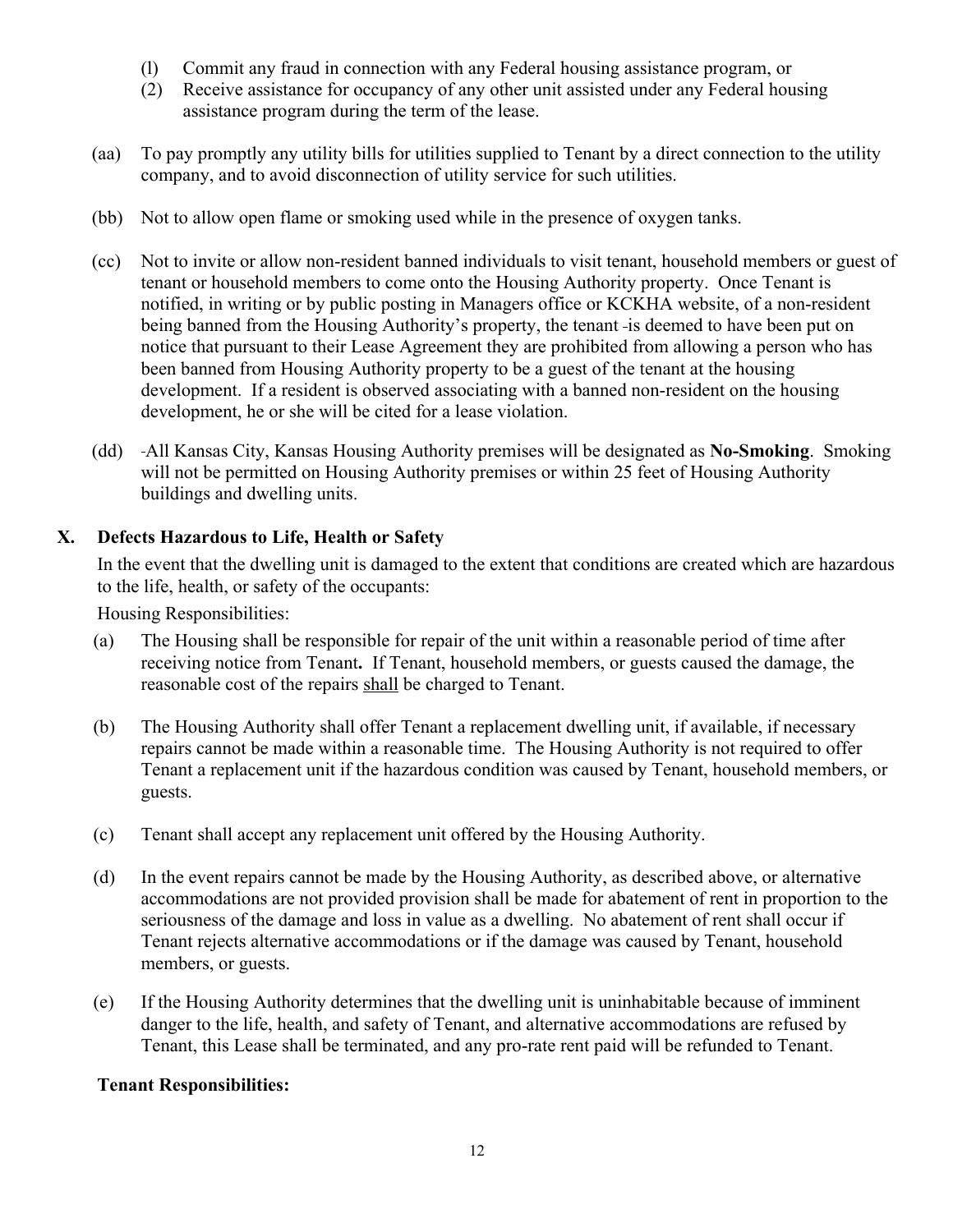- (a) Tenant shall immediately notify the appropriate Housing Authority personnel Property Manager of the damage and intent to abate rent, when the damage is or becomes sufficiently severe that Tenant believes he/she is justified in abating rent.
- (c) Tenant agrees to continue to pay full rent, less the abated portion agreed upon by the Housing Authority, during the time in which the defect remains uncorrected.

### **XI. Inspections**

- (a) Move-in Inspection: The Housing Authority and Tenant or representative shall inspect the dwelling unit prior to occupancy by Tenant. The Housing Authority will give Tenant a written statement of the condition of the dwelling unit, both inside and outside, and note any equipment provided with the unit. The Housing Authority and Tenant shall sign the statement and a copy of the statement will then be retained in Tenant's folder. The Housing Authority at no charge to Tenant will correct any deficiencies noted on the inspection report.
- (b) Other Inspections: The Housing Authority will inspect the unit at least annually to check needed maintenance, tenant housekeeping, and other lease compliance matters. Tenant will receive a written statement of the charges, if any, for repairs or removal of non-approved alterations to the dwelling unit.
- (c) Move-out Inspection: The Housing Authority will inspect the dwelling unit at the time Tenant vacates and give Tenant a written statement of the charges, if any, for which Tenant is responsible. Tenant and/or representative may join in such inspection, unless Tenant vacates without notice to the Housing Authority.

## **XII. Entry of Premises During Tenancy**

- (a) Tenant Responsibilities
	- (l) Tenant agrees that the duly authorized agent, employee, or contractor of the Housing Authority will be permitted to enter Tenant's dwelling during reasonable hours 7:30AM to 4:00PM for the purpose of performing routine maintenance, making improvements or repairs, inspecting the unit, or showing the unit for releasing.
	- (2) When Tenant calls to request maintenance on the unit. If tenant is absent from the dwelling unit when the Housing Authority comes to perform maintenance, Tenant's request for maintenance shall constitute permission to enter.
- (b) Housing Authority's Responsibilities
	- (1) Housing Authority shall give Tenant at least 48 hours written notice that the Housing Authority intends to enter the unit. Housing Authority may enter only at reasonable times.
	- (2) The Housing Authority may enter Tenant's dwelling unit at any time without advance notification when there is reasonable cause to believe that an emergency exists.
	- (3) If Tenant and all adult members of the household are absent from the dwelling unit at the time of entry, Housing Authority shall leave in the dwelling unit a written statement specifying the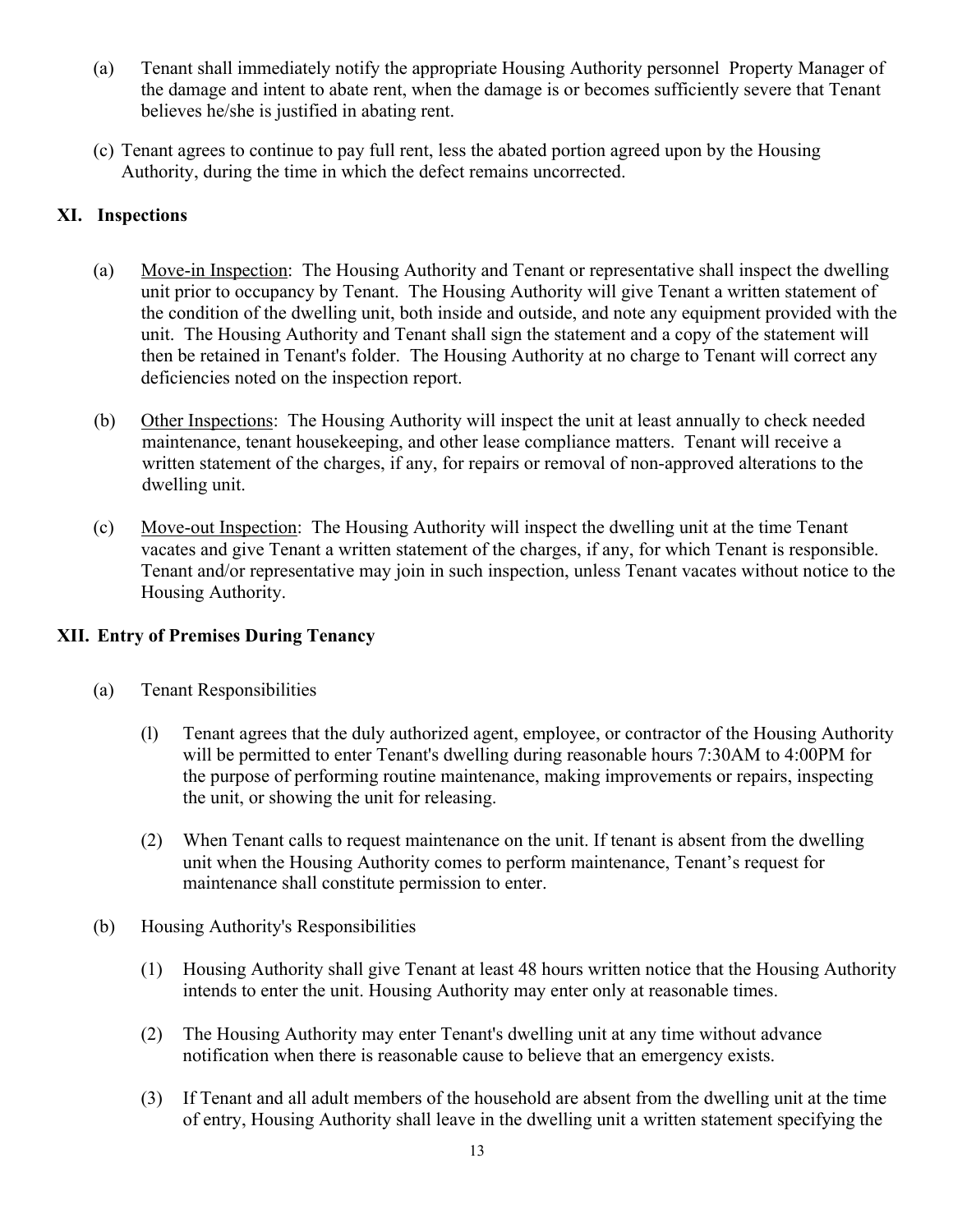date, time and purpose of entry prior to leaving the dwelling unit.

## **XIII.Notice Procedures**

- (a) Move-out date will be the date the Housing Authority takes actual possession of the unit or the date keys are turned in to the Housing Authority, whichever is earliest. In Family sites, keys shall be turned in at the Maintenance Department office located at 624 State Ave Kansas City, Kansas between the hours of 7:30 am to 4:00 pm, Monday through Friday. In Elderly/Disabled sites, keys shall be turned in at the site Managers office between the hours of 8:00 am to 4:00 pm, Monday through Friday. However, in all cases, an executed key receipt notice shall be issued, and should be received by the tenant, in order to verify the receipt of keys and the determination of move-out date.
- (b) Tenant Responsibility: Any notice to Housing Authority must be in writing, delivered to the Project Office or to Housing Authority's Central Office, or sent by prepaid first-class mail, properly addressed
- (c) Housing Authority Responsibility: Notice to Tenant must be in writing, delivered to Tenant or to any adult member of the household residing in the dwelling unit, or sent by prepaid first-class mail addressed to Tenant.
- (d) Unopened, canceled, first class mail returned by the Post Office shall be sufficient evidence that notice was given, whether signed or unsigned
- (f) If Tenant is visually impaired, all notices must be in an accessible format.

### **XIV.Termination of the Lease**

In terminating the Lease, the following procedures shall be followed by the Housing Authority and Tenant:

- (a) This Lease may be terminated prior to its expiration date only for serious or repeated violations of material terms of the Lease, such as failure to make payments due under the lease or to fulfill Tenant obligations set forth in Section IX above, or for other good cause. Such serious or repeated violation of terms shall include but not be limited to:
	- (1) The failure to pay rent or other payments when due;
	- (2) Repeated late payment, which shall be defined as failure to pay the amount of rent or other charges due on the designated date will be used in consideration of execution of rent repayments.
	- (3) Failure to pay utility bills when Tenant is responsible for paying such bills directly to the supplier of utilities;
	- (4) Discovery after admission of facts that made the tenant ineligible;
	- (5) Discovery of material false statements, misrepresentation or fraud by the tenant in connection with an application for assistance or with reexamination of income or family composition;
	- (6) Failure to supply, in a timely fashion, any certification, release, information, or documentation on Family income or composition needed to process annual reexaminations or interim redeterminations;
	- (7) Refusal to accept and execute an amendment, lease revision or written rider to the lease after the Housing Authority provides at least 60 day notice of the proposed effect of the amendment, lease revision or written rider and provides the tenant a reasonable time to respond to the offer to accept and execute the amendment, lease revision or written rider;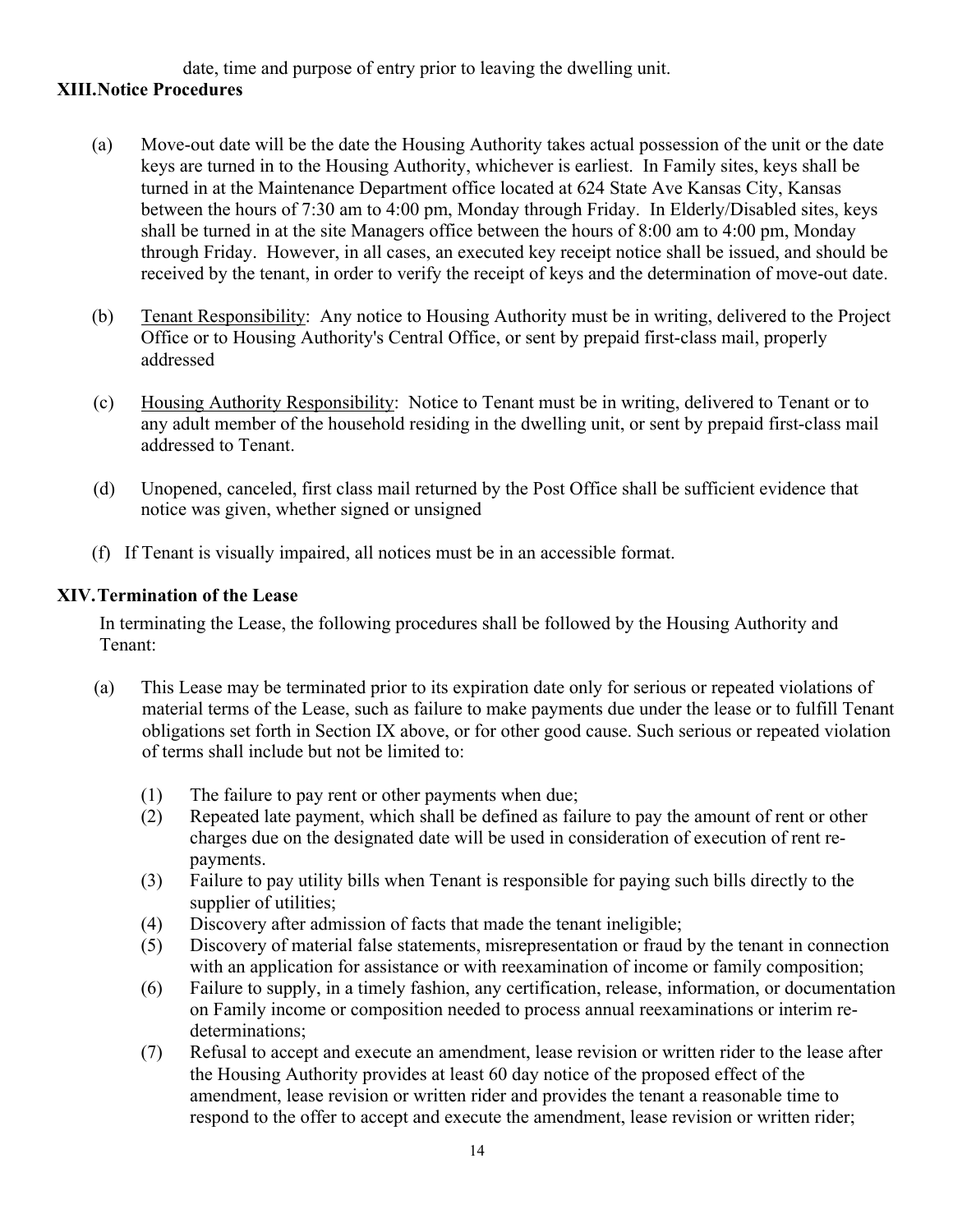- (8) Serious or repeated damage to the dwelling unit, creation of physical hazards in the unit, common areas, grounds, or parking areas of any project site;
- (9) Criminal or other activity by a member of the household that threatens the health or safety of other public housing tenants, employees of the Housing Authority, contractors or their employees, anyone with permission or of persons residing in the immediate vicinity of the premises; or
- (10) If Tenant, member of the household, guest or any other person under Tenant's control has engaged in any drug-related criminal activity on or off the premises, including cases where:
	- A. Tenant, member of the household or guest has engaged in drug trafficking; or
	- B. Tenant, household member or guest has engaged in illegal drug use (including cases where the Housing Authority determines that illegal drug use or a pattern of illegal drug use by a household member may threaten the health, safety or right to peaceful enjoyment of the premises by other residents);
- (11) If a member of the household is:
	- A. Fleeing to avoid prosecution, or custody or confinement after conviction, for a crime, or attempt to commit a crime, that is a felony under the laws of the place from which the individual flees; or
	- B. Violating a condition of probation or parole imposed under Federal or State law.
	- C. Harboring a fugitive.
- (12) Illegal weapons or drugs seized in an Housing Authority unit by a law enforcement officer;
- (13) Any fire on Housing Authority premises caused by the tenant, household members or guests' neglect.
- (14) Continued noncompliance of the community service requirement, on the part of any nonexempt adult resident: Continued noncompliance is defined as the 12-month period after the head of household and noncompliant non-exempt adult have signed an agreement that the noncompliant non-exempt adult shall cure the noncompliance by making up the community service hours in the subsequent 12 months. This continued noncompliance will result in eviction of the entire family, unless the noncompliant family member is no longer part of the household.
- (15) The second incident (in a one-year period) of disconnecting the batteries in or removing any smoke detector in the dwelling unit or damaging sprinkler system.
- (b) The Housing Authority shall terminate assistance *permanently* for persons convicted of manufacturing or producing methamphetamine on the premises. "Premises" is the building or complex in which the dwelling unit is located, including common areas and grounds. Also included in the permanent terminated assistance are those placed on a sex offender's registrar.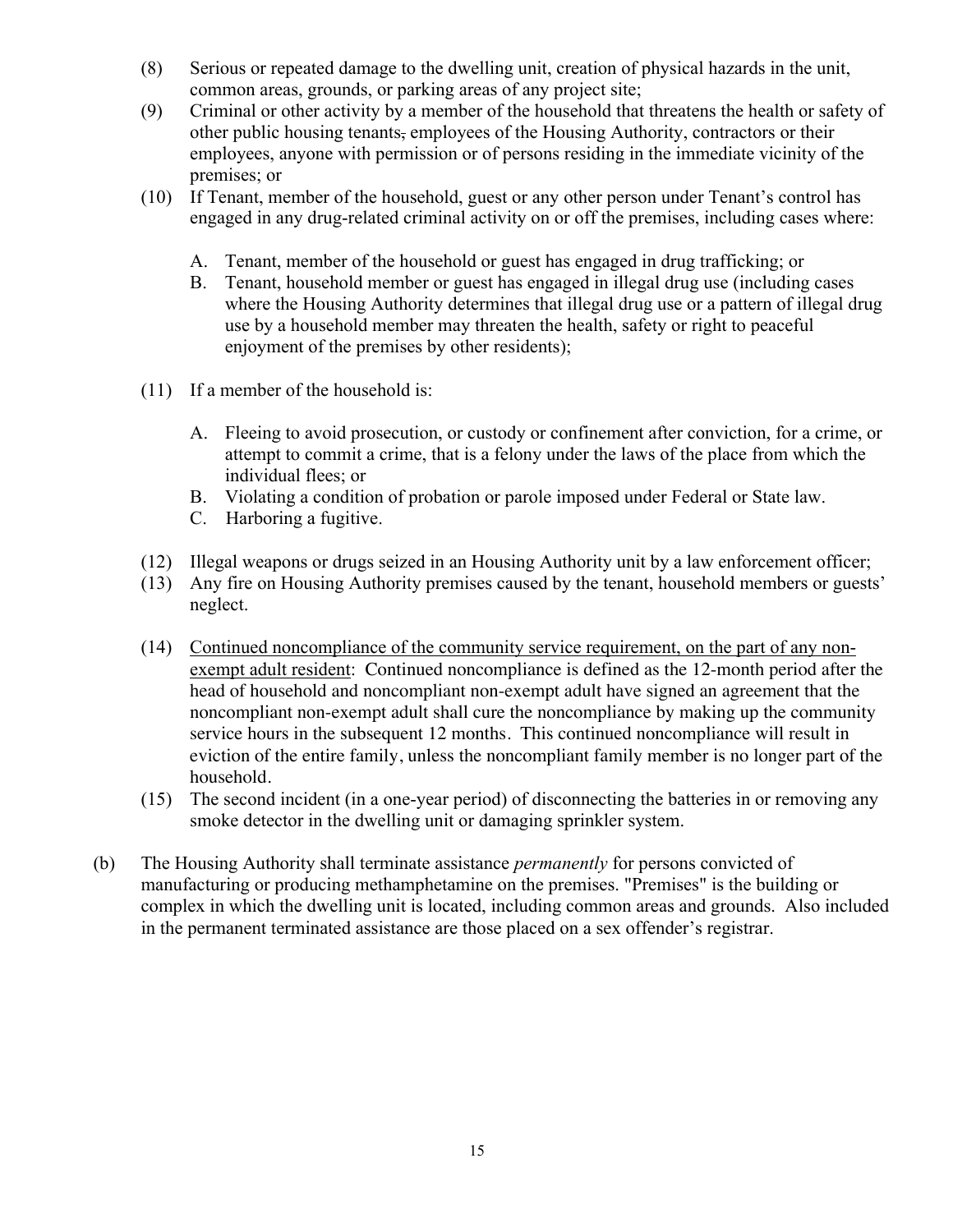- (c) The Housing Authority shall give written notice of the proposed termination of the Lease of:
	- (1) 14 days in the case of
	- (2) A reasonable time, but not to exceed 30 days, considering the seriousness of the situation:
		- If the health or safety of other residents, PHA employees, or persons residing in the immediate vicinity of the premises is threatened;
		- If any member of the household has engaged in any drug-related criminal activity or violent criminal activity;
		- If any member of the household has been convicted of a felony.
	- (3) 30 days in any other case.
- (d) The notice of termination:
	- (1) The notice of termination to Tenant shall state specific reasons for the termination, shall inform Tenant of his/her right to make such reply as he/she may wish, and of Tenant's right to examine Housing Authority documents directly relevant to the termination or eviction.
	- (2) When the Housing Authority is required to offer Tenant the opportunity for a grievance hearing, the notice shall also inform Tenant of the right to request such a hearing in accordance with the Housing Authority's grievance procedures.
	- (3) Any notice to vacate (or quit) which is required by State or local law may be combined with, or run concurrently with, the notice of lease termination under this section. The Notice to Vacate must be in writing, and specify that if Tenant fails to quit the premises within the applicable statutory period, appropriate action will be brought against Tenant, and Tenant may be required to pay the costs of court and attorney's fees.
	- (4) When the Housing Authority is required to offer Tenant the opportunity for a grievance hearing under the Housing Authority's grievance procedure for a grievance concerning the lease termination, the tenancy shall not terminate (even if any Notice to Vacate under State of local law has expired) until the period to request a hearing has expired, or (if a hearing is requested) the grievance process has been completed.
	- (5) When the Housing Authority is not required to offer Tenant the opportunity for a hearing under the grievance procedure and the Housing Authority has decided to exclude such grievance from Housing Authority grievance procedure, the notice of lease termination shall:
		- A. State that Tenant is not entitled to a grievance hearing on the termination;
		- B. Specify the judicial eviction procedure to be used by the Housing Authority for eviction and state that HUD has determined that this eviction procedure provides the opportunity for a hearing in a court that contains the basic elements of due process as defined in HUD regulations; and
		- C. State whether the eviction is for a criminal activity that threatens health or safety of residents or staff or for drug-related criminal activity.
	- (6) The Housing Authority may evict a Tenant from the unit either by bringing a court action; or an as an alternative, the Housing Authority may evict by bringing an administrative action if law of the jurisdiction permits eviction by administrative action, after a due process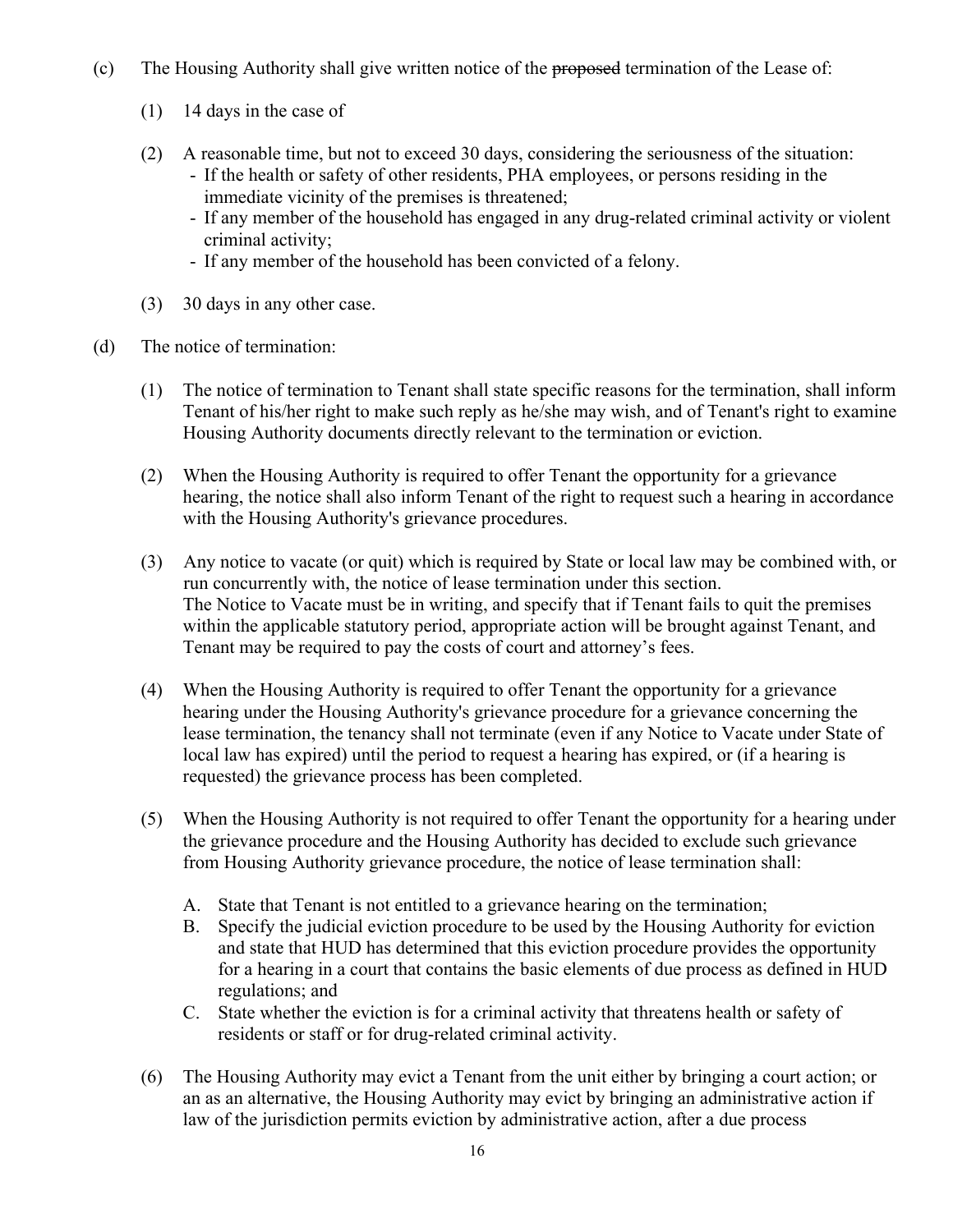administrative hearing, and without a court determination of the rights and liabilities of the parties. In order to evict without bringing a court action, the Housing Authority must afford the Tenant the opportunity for a pre-eviction hearing in accordance with the PHA grievance procedure. The hearing notice will advice persons with disabilities of their rights to request a reasonable accommodation.

- (7) Tenant may terminate this Lease at any time, as described in Section XIII (a), above.
- (8) In deciding to evict for criminal activity, except for conviction for manufacturing or producing methamphetamine on the premises, the Housing Authority shall have discretion to consider all of the circumstances of the case, including the seriousness of the offense, the extent of participation by or awareness of family members, and the effects that the eviction would have both on family members not involved in the proscribed activity and on the family's neighbors. In appropriate cases, the Housing Authority may permit continued occupancy by remaining family members and may impose a condition that family members who engaged in the proscribed activity will neither reside in nor visit the unit. The Housing Authority may require a family member who has engaged in the illegal use of drugs to present credible evidence of successful completion of a treatment program as a condition to being allowed to reside in the unit.

#### **XV. Domestic Violence, Dating Violence, Stalking**

The following provisions are applicable to situations involving incidents involving actual or threatened domestic violence, dating violence, or stalking, as those terms are defined in Section 6(u)(3) of the United States Housing Act of 1937, as amended, (42 U.S.C. §1437d(u)(3)) and in KCKHA's Violence Against Women Act (VAWA) Policy. To the extent any provision of this section shall vary from or contradict any other provision of this lease, the provisions of this section shall prevail.

- (a) Termination of tenancy.
- 1. An incident or incidents of actual or threatened domestic violence, dating violence, or stalking shall not constitute a serious or repeated violation of the lease by the victim of such violence; and
- 2. Criminal activity directly relating to domestic violence, dating violence or stalking, engaged in by a member of the tenant's household, a guest, or other person under the tenant's control, shall not be cause for termination of tenancy or occupancy rights, if the Tenant or any member of the Tenant's family is a victim of that domestic violence, dating violence, or stalking.
- 3. Notwithstanding anything to the contrary contained in paragraphs (a)1. and (a)2. above, the PHA may terminate Tenant's tenancy under this lease if it can demonstrate an actual and imminent threat to other tenants or to those employed at or providing service to the development in which the unit is located, if the tenant's tenancy is not terminated.
- 4. Further, nothing in this section shall prohibit the PHA from terminating tenancy under this lease based on a violation of this lease not premised on an act or acts of domestic violence, dating violence, or stalking against the tenant or a member of the tenant's household for which protection against termination of tenancy is given in paragraphs (a) 1. and (a)2. above. However, in taking any such action to terminate tenancy, the PHA shall not apply a more demanding standard to you than to other tenants.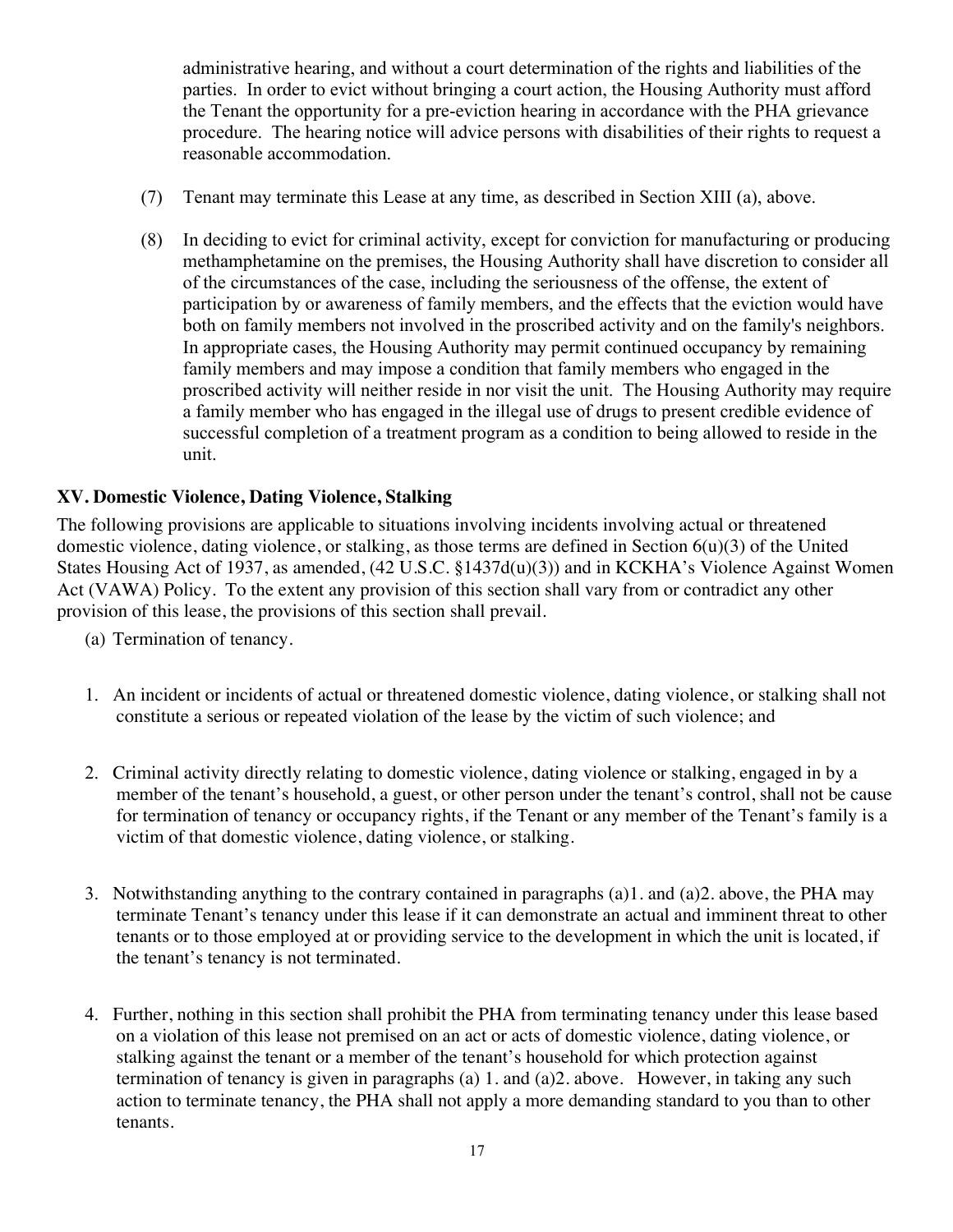- (b) Bifurcation of lease: Under the Housing Authority provided in Section 6(*l*)(6)(B) of the United States Housing Act of 1937, as amended (42 U.S.C. §1437d(l)(6)(B)), the PHA may bifurcate this lease in order to evict, remove, or terminate assistance to any individual who is a Tenant or a lawful occupant under this lease and who engages in criminal acts of physical violence against family members or others. The PHA may take such action without evicting, removing, terminating assistance to, or otherwise penalizing a victim of such violence who is the Tenant or a lawful occupant under this lease.
- (c) Certification: If the Tenant or a lawful occupant, as a defense to termination of tenancy or an action to evict, claims protection under this section against such action, the PHA may (but is not required to) request the individual to deliver to the PHA a certification. The certification may be delivered in one of the following forms:
- 1. A HUD-approved form (supplied by the PHA) attesting that the individual is a victim of domestic violence, dating violence, or stalking and that the incident or incidents in question are bona fide incidents of such actual or threatened abuse and meet the requirements of this section, or
- 2. Documentation signed by an employee, agent or volunteer of a victim service provider, an attorney, or a medical professional, from whom the victim has sought assistance in addressing domestic violence, dating violence, or stalking or the effects of the abuse, in which the professional attests under penalty of perjury to the professional's belief that the incident or incidents in question are bona fide incidents of abuse, and the victim has signed or attested to the documentation, or
- 3. A federal, State, tribal, or local police report or court record, describing the incident or incidents in question.

The certification must be delivered to the PHA within 14 days after the request for certification is received from the PHA. If the certification is not delivered to the PHA within the 14-day period allowed, the provisions of this section will not apply and the PHA may elect to terminate tenancy and evict without regard to the protections provided in this section.

(d) Confidentiality. The law requires that information provided to the PHA concerning an incident or incidents of domestic violence, dating violence, or stalking be retained in confidence, not placed in any shared data base nor provided to a related entity, except to the extent disclosure requested or consented to by the individual supplying such information, or required for use in an eviction proceeding, or otherwise required by applicable law.

### **XVI.Waiver**

No delay or failure by the Housing Authority in exercising any right under this lease agreement, and no partial or single exercise of any such right shall constitute a waiver (post or prospective) of that or any other right, unless otherwise expressly provided herein.

**TENANT AGREES THAT ALL THE PROVISIONS OF THIS LEASE HAVE BEEN READ AND ARE UNDERSTOOD AND FURTHER AGREES TO BE BOUND BY ITS PROVISIONS AND CONDITIONS AS WRITTEN. (SIGNATURE REQUIRED ON PART II OF THE LEASE.) (IN FINAL LEASE COPY—INSERT LEAD-BASED PAINT WARNING AS REQUIRED BY HUD.)**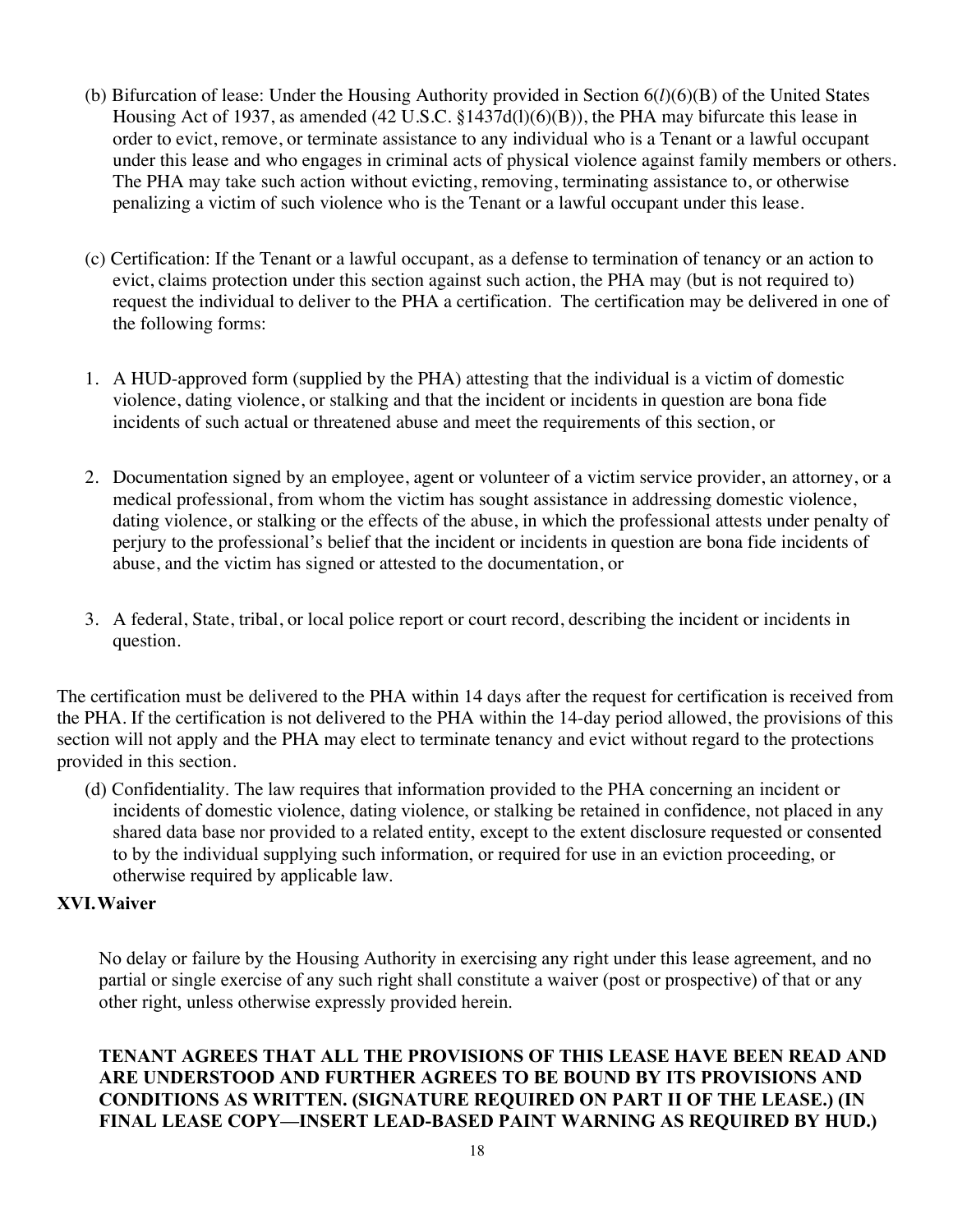# **PART II**

# **RESIDENTIAL LEASE AGREEMENT: TERMS AND CONDITIONS**

**THIS AGREEMENT** is executed between **THE HOUSING AUTHORITY OF THE CITY OF KANSAS CITY, KANSAS** (herein called "the Housing Authority"), and «First\_Name» «Last\_Name» (herein called the "Tenant"), and becomes effective as of this date: «Effective Month» «Effective Day». «Effective Year».

- (1) **Unit**: The PHA, relying upon the representations of Tenant as to Tenant's income, household composition and housing need; leases to Tenant, (upon Terms and Conditions set forth in Part I of this Lease agreement) the dwelling unit LOCATED at «Unit\_address» (and hereinafter called the "premises") to be occupied exclusively as a private residence by Tenant and household. The Tenant UNIT NUMBER is: «Unit\_Label»-«Tenant\_Count» .
- (2) **Household Composition**: The Tenant's household is composed of the individuals listed below. Other than the Head or Spouse, each household member should be listed by age, oldest to youngest. All members of the household **over** age 18 shall execute the lease.

|                     | Name               | <b>Relationship</b> | <b>Birthday</b>      | SSN#           |
|---------------------|--------------------|---------------------|----------------------|----------------|
|                     | 1. «Member1 Name»  | «Member 1 Relation» | «Member 1 Birthdate» | «Member 1 SSN» |
|                     | 2. «Member 2 Name» | «Member 2 Relation» | «Member 2 Birthdate» | «Member 2 SSN» |
|                     | 3. «Member 3 Name» | «Member 3 Relation» | «Member 3 Birthdate» | «Member 3 SSN» |
|                     | 4. «Member 4 Name» | «Member 4 Relation» | «Member 4 Birthdate» | «Member 4 SSN» |
|                     | 5. «Member 5 Name» | «Member 5 Relation» | «Member 5 Birthdate» | «Member 5 SSN» |
|                     | 6. «Member 6 Name» | «Member 6 Relation» | «Member 6 Birthdate» | «Member 6 SSN» |
|                     | 7. «Member 7 Name» | «Member 7 Relation» | «Member 7 Birthdate» | «Member 7 SSN» |
|                     | 8. «Member 8 Name» | «Member 8 Relation» | «Member 8 Birthdate» | «Member 8 SSN» |
|                     | 9. «Member 9 Name» | «Member 9 Relation» | «Member 9 Birthdate» | «Member 9 SSN» |
|                     | 10 «Member 10 Name | «Member 10 Relation | «Member 10 Birthdate | «Member 10 SSN |
| $\cdot \rightarrow$ |                    | $\rightarrow$       | $\rightarrow$        | $\rightarrow$  |

(3) **Term:** The term of this lease shall be one calendar month, renewed as stipulated in Part I of the Lease.

#### (4) **Rent:**

**Tenant chooses to pay flat rent.** Initial rent (prorated for partial month) shall be \$ Thereafter, flat rent in the amount of  $\$  per month shall be payable in advance on the first day of each month, and shall be delinquent after the **7th day** of said month. Flat rent does not include a utility allowance.

 **Tenant chooses to pay income-based rent.** Initial rent (prorated for partial month) shall be \$ and, if applicable, the Tenant shall receive the benefit of \$ \_\_\_ from the Housing Authority for Utility Reimbursement (for partial month) paid to the utility supplier for the period beginning «Effective\_Date» and ending at midnight on «Expiration\_Date».

Thereafter, rent in the amount of  $\sqrt{$\text{m}$  Recurring».00 per month shall be payable in advance on the first day of each month, and shall be delinquent after the **7th day** of said month. A utility reimbursement of  $\&$ «Utility Reimbursement».00 per month (if applicable) shall be .sent directly to the tenant.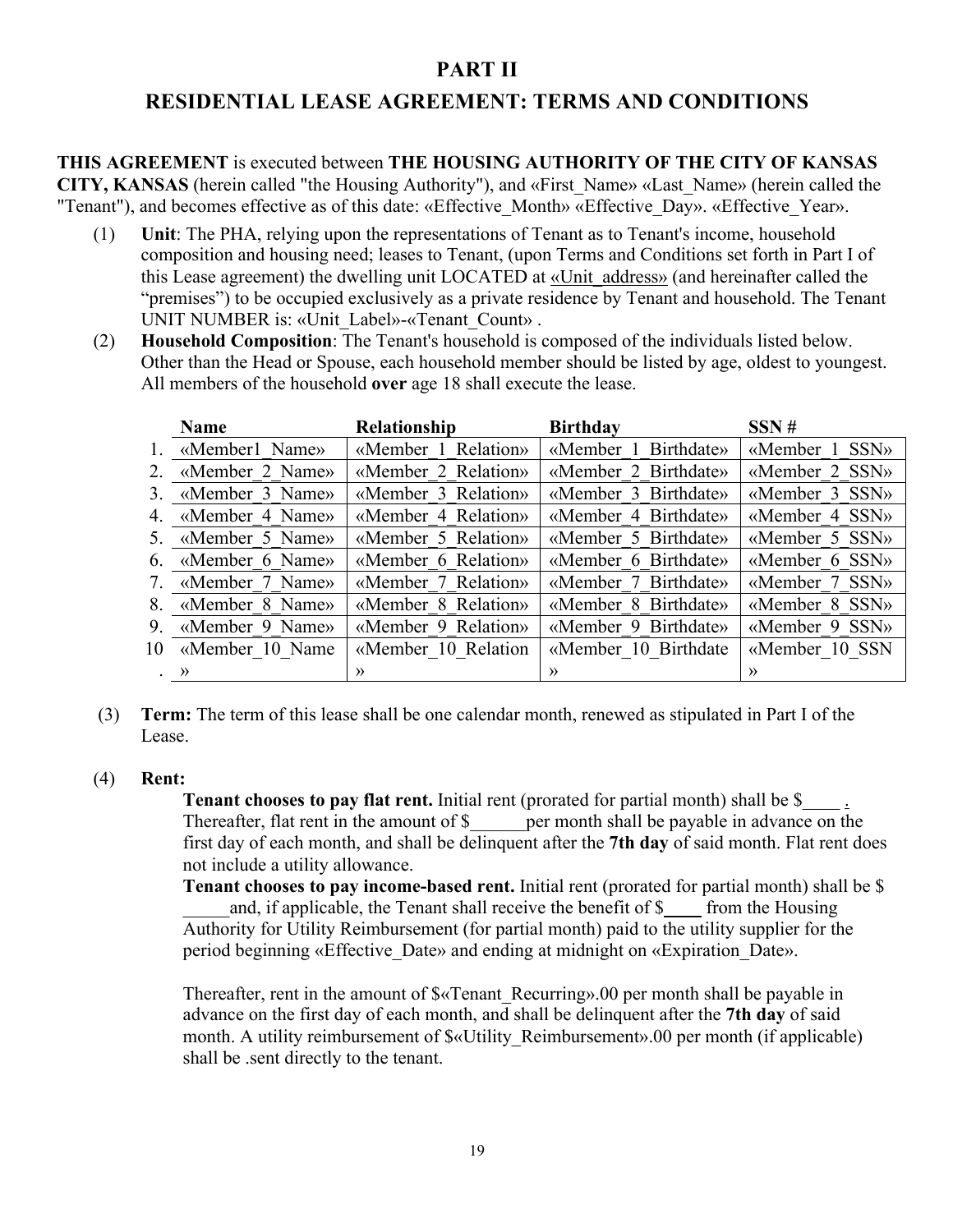### (5) **Utilities and Appliances:** PHA-Supplied Utilities

If indicated by an (X) below, PHA provides the indicated utility as part of the rent for the premises: ( ) Electricity ( ) Natural Gas ( ) Heating Fuel ( ) Other:

If indicated by an (X) below, the Housing Authority shall provide the following appliances for the premises:

( x ) Cooking Range ( x ) Refrigerator

### (6) **Utilities Allowances**: Tenant-Paid Utilities

If indicated by an (X) below, the Housing Authority shall provide Tenants paying income-based rent with a Utility Allowance in the monthly amount totaling  $\&\&$  Utility Allowance».00 for the following utilities paid directly by the Tenant to the Utility supplier:

( ) Electricity ( ) Gas ( ) Heat ( ) Water ( ) Sewerage

(7) **Security Deposit**: Tenant agrees to pay \$«SD\_Deposit».00 as a Security Deposit to be used by the Housing Authority at the termination of this lease toward reimbursement of the cost of cleaning and repairing any damage beyond normal wear and tear to the unit, which has been caused by the Tenant household member(s) or guests and any rent or other charges owed. A statement of all deductions will be issued to the Resident within 30 days after the Resident yields possession. Payment of the Security Deposit is to be made upon occupancy or by payment of \$20.00 upon occupancy, and \$10.00 per month for the following 3 months until balance is paid.

**Entry Card Deposit**: Resident agrees to pay \$«KD\_Deposit».00 as an Entry Card Deposit, to be used by the Housing Authority towards replacement costs of entry cards for high-rise building Residents. Entry Card Deposit shall be refunded after termination of occupancy and return of card, and resident shall be issued a statement of any deductions. Payment of the Entry Card Deposit is to be made upon occupancy or by payment of \$10.00 upon occupancy, and \$5.00 per month for the following months until balance is paid.

(8) **Execution:** By Tenant's signature below, Tenant and household agree to the terms and conditions of Parts I and II of this lease and all additional documents made a part of the lease by reference.

By the signature(s) below I/we also acknowledge that the Provisions of Part I of this Lease Agreement have been received and thoroughly explained to me/us.

| TENANT:                   | <b>DATE</b>        |
|---------------------------|--------------------|
| CO-TENANT:                | <b>DATE</b>        |
| CO-TENANT:                | <b>DATE</b>        |
| <b>HA REPRESENTATIVE:</b> | DATE July 22, 2021 |
| TITLE:                    | <b>DATE</b>        |